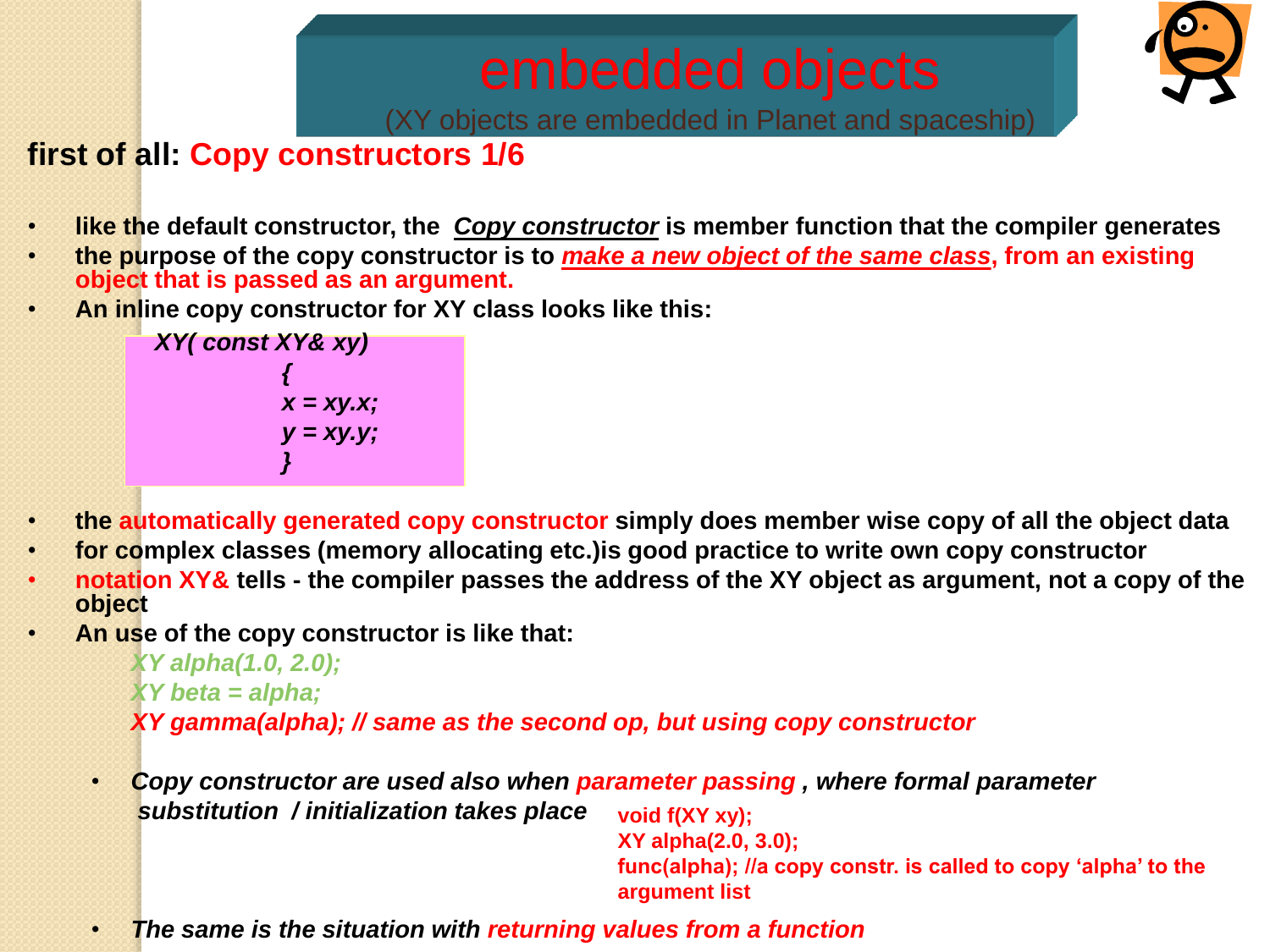## **Copy constructors 2/6**



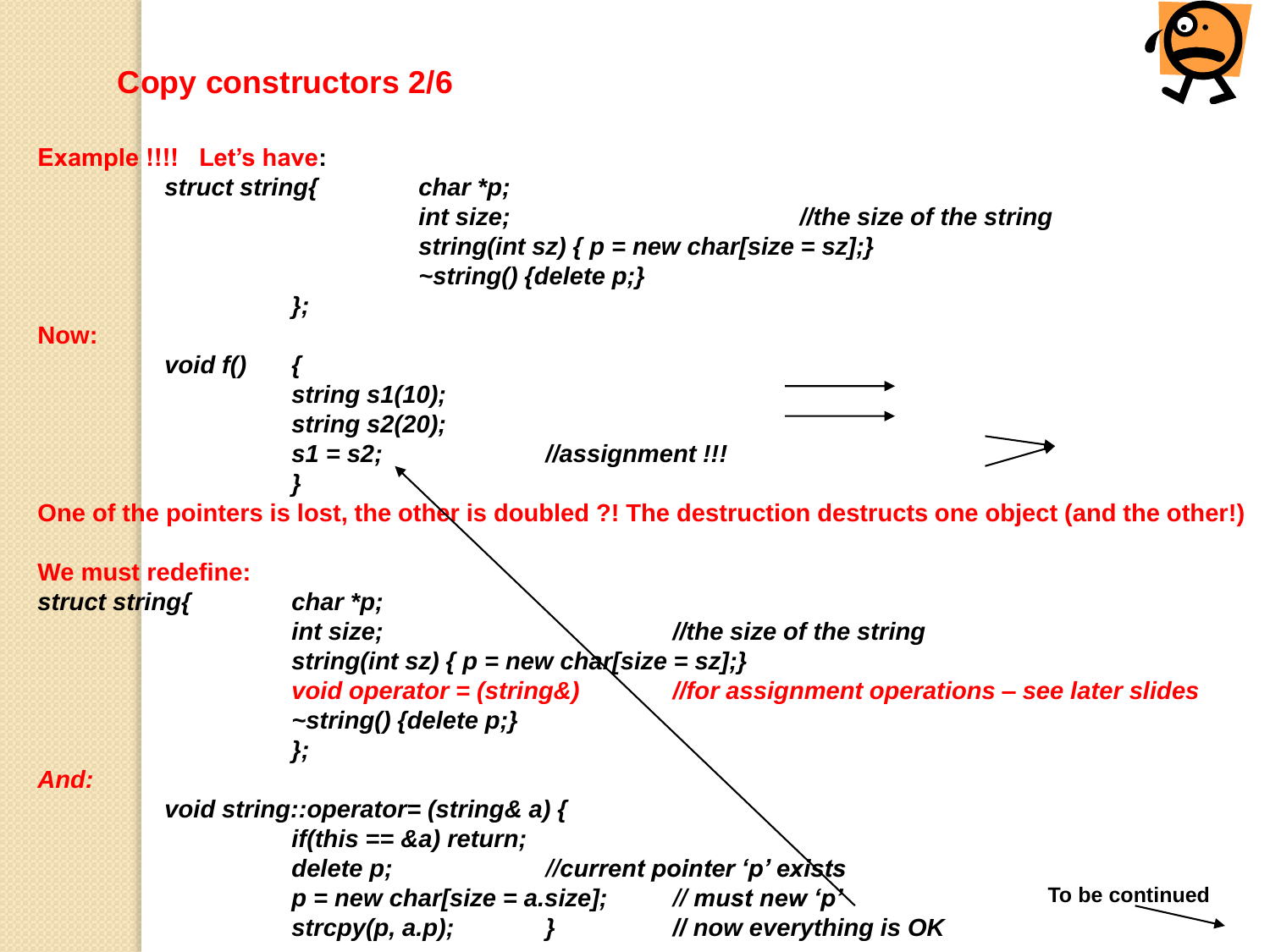## **Copy constructors 3/6**

```
This done, another problem arises. Where? : 
           void f() {
                       string s1(10); string s2;
                       s2 = s1;
```
**} Everything is working, but we have constructed 1 string and destruct 2 strings !! That's because we did not forbidden operation '= ' to work with not initialized objects !!** 

**Every time, we are thinking about operation '=' to work with initialized objects !!**

**So, another operation is needed to work with 'in-moment' constructed objects. We are redefining our string class:**

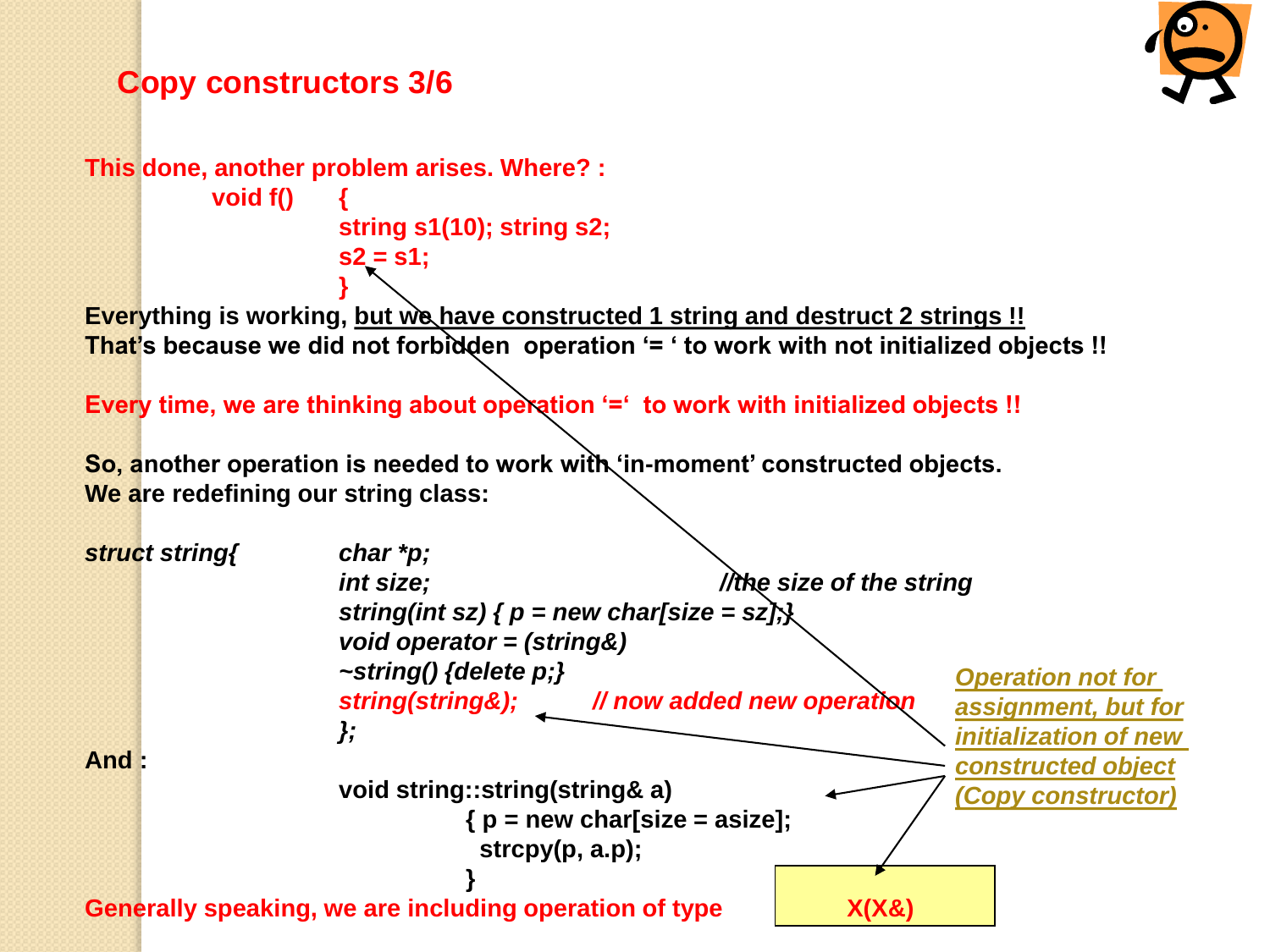### **Copy constructors – second example 4/6**

```
class PersonInfo
{
private:
   char *name;
   int age;
public:
   PersonInfo(char *n, int a)
    \{ name = new char[strlen(n) + 1];
      strcpy(name, n);
      age = a; }
   ~PersonInfo()
     { delete [] name; }
   const char *getName()
     { return name; }
   int getAge()
     { return age; }
};
```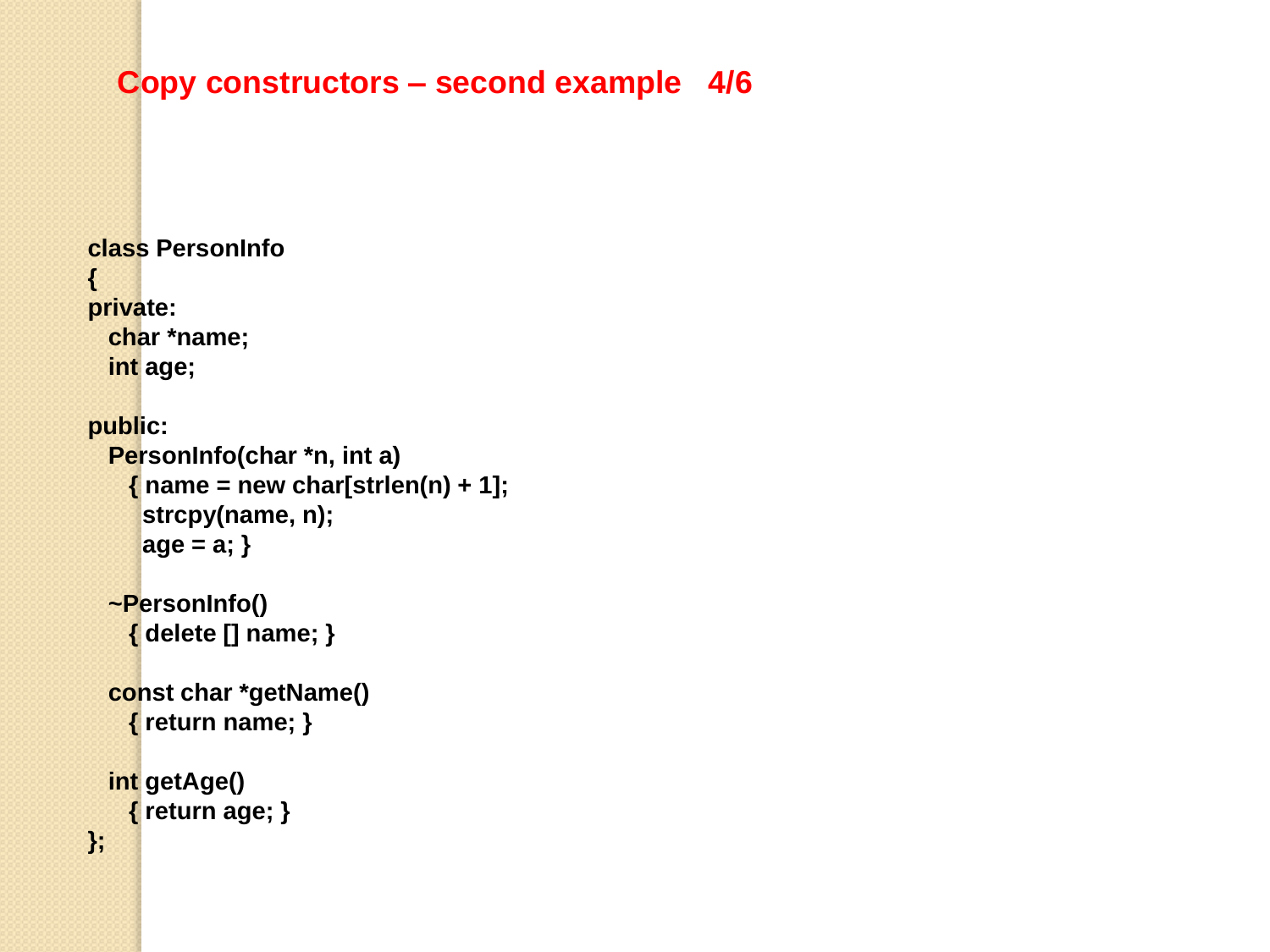### **Copy constructors 5/6**

### **int main()**

**{**

**}**

**PersonInfo person1("Molly McBride", 27); PersonInfo person2 = person1;**

**cout << person1.getName() << endl; cout << person2.getName() << endl; return 0;**

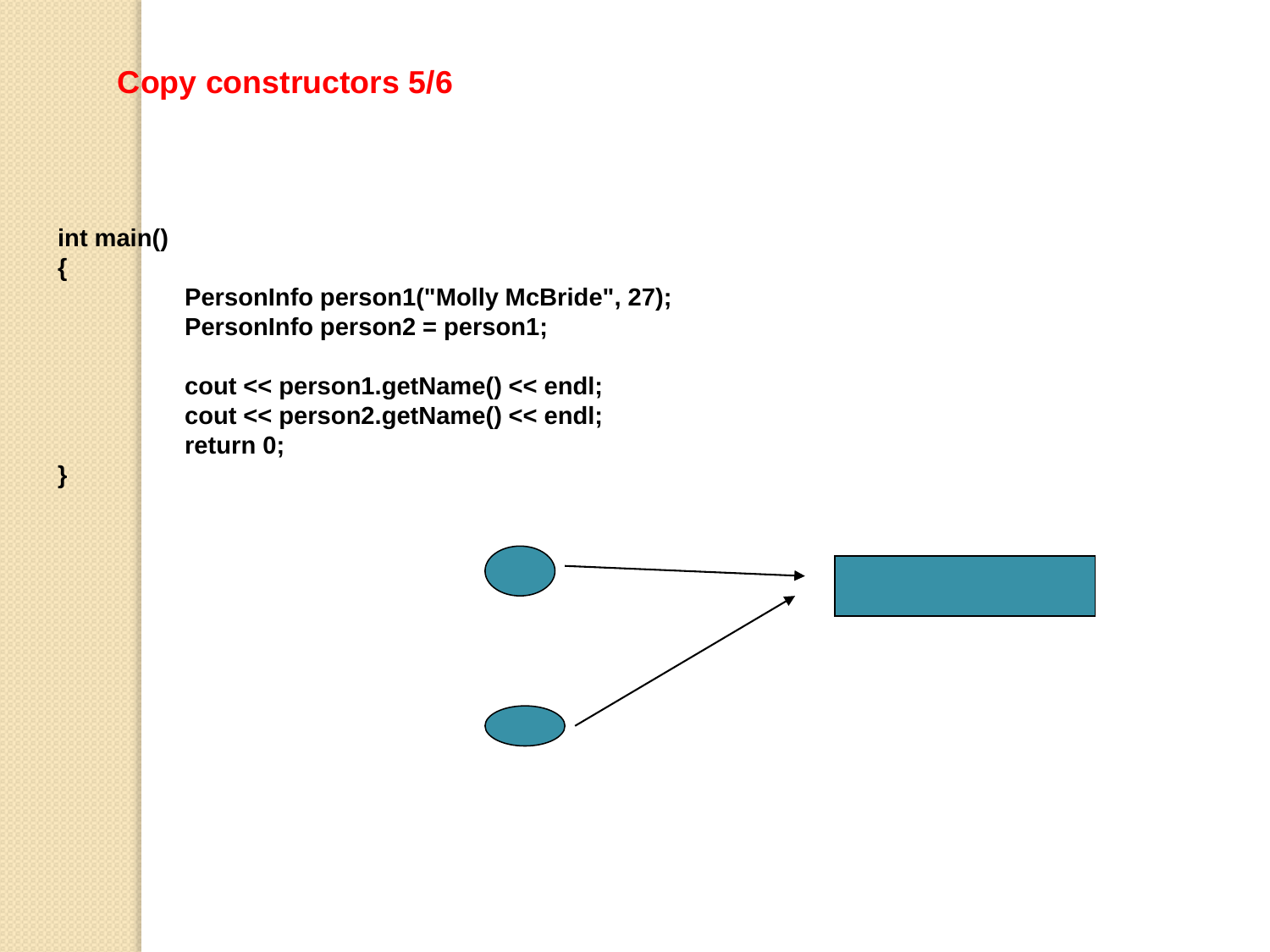### **Copy constructors – second example with solution 6/6**

**class PersonInfo {private: char \*name; int age;**

#### **public:**

```
 // Constructor
 PersonInfo(char *n, int a)
   { name = new char[strlen(n) + 1];
    strcpy(name, n);
    age = a; }
```

```
 // Copy Constructor
 PersonInfo(const PersonInfo &obj)
   { name = new char[strlen(obj.name) + 1];
    strcpy(name, obj.name);
    age = obj.age; }
```

```
 ~PersonInfo()
   { delete [] name; }
```

```
 const char *getName()
  { return name; }
```

```
 int getAge()
   { return age; }
```
**};**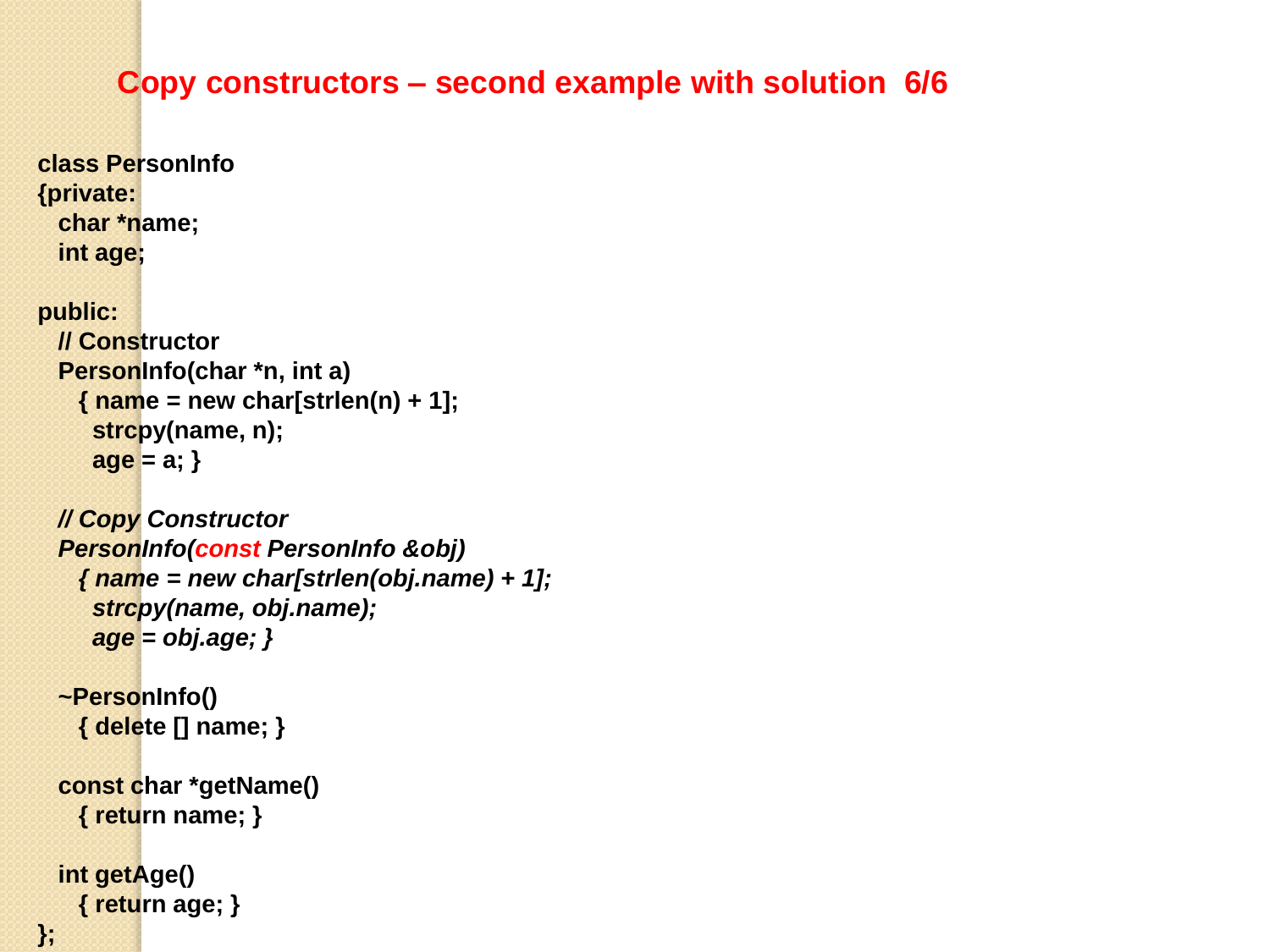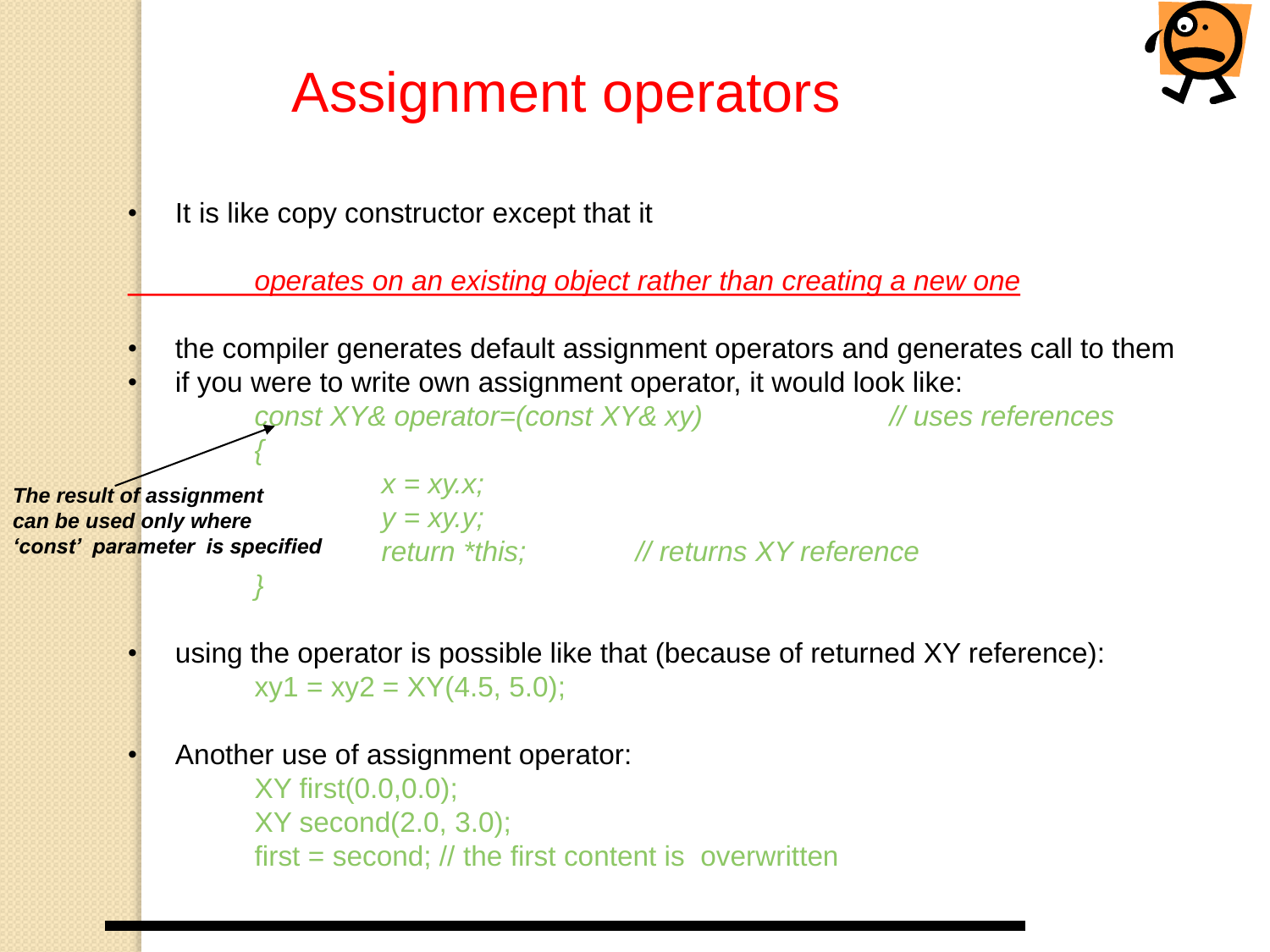# Assignment operators

```
class PersonInfo
{private:
  char *name;
  int age;
public:
  // Constructor
  PersonInfo(char *n, int a)
    { name = new char[strlen(n) + 1];
     strcpy(name, n);
     age = a; }
  // Copy Constructor
  PersonInfo(const PersonInfo &obj)
    { name = new char[strlen(obj.name) + 1];
     strcpy(name, obj.name);
     age = obj.age; }
  // Destructor
  ~PersonInfo() { delete [] name; }
  // Accessor functions
  const char *getName() { return name; }
  int getAge() { return age; }
  // Overloaded = operator
  void operator=(const PersonInfo &right)
    { delete [] name;
     name = new char[strlen(right.name) + 1];
     strcpy(name, right.name);
     age = right.age; }
```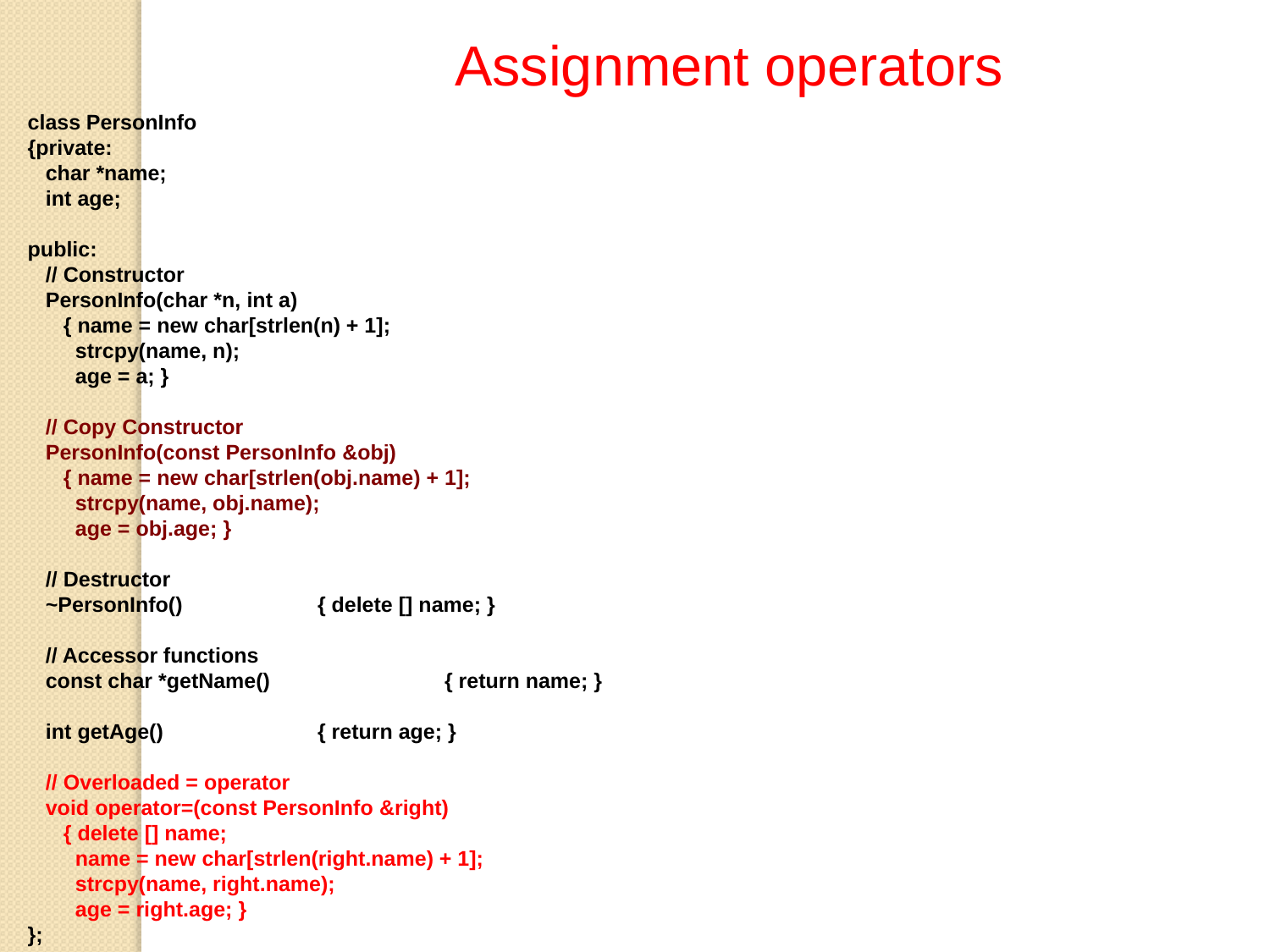# Assignment operators

**// This program demonstrates the overloaded = operator. #include "PersonInfo.h"**

#### **int main()**

**{**

```
 // Create and initialize the jim object.
 PersonInfo jim("Jim Young", 27);
```

```
 // Create and initialize the bob object.
 PersonInfo bob("Bob Faraday", 32);
```

```
 // Creates a cloning object and initialize with jim.
 PersonInfo clone = jim;
```

```
 // Display the conents of the jim object.
 cout << "The jim Object contains: " << jim.getName();
 cout << ", " << jim.getAge() << endl;
```

```
 // Display the contents of the bob object.
 cout << "The bob Object contains: " << bob.getName();
 cout << ", " << bob.getAge() << endl;
```
Program output: **The jim Object contains: Jim Young, 27 The bob Object contains: Bob Faraday, 32 The clone Object contains: Jim Young, 27**

 **// Display the contents of the clone object. cout << "The clone Object contains: " << clone.getName(); cout << ", " << clone.getAge() << endl << endl;**

1/2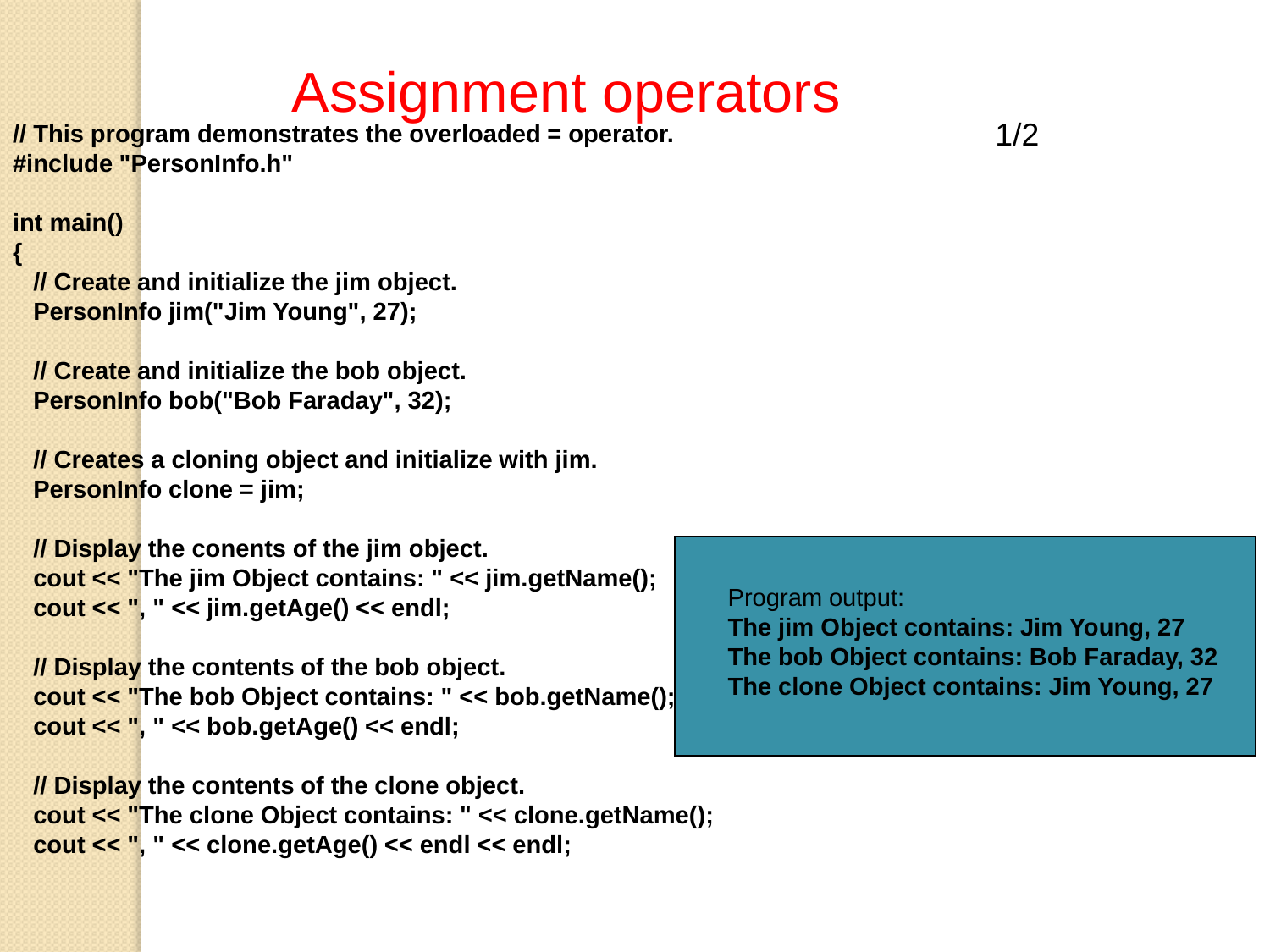# Assignment operators

```
// Assign bob to clone.
   cout << "Now the clone will change to bob and ";
   cout << "bob will change to jim.\n\n";
   clone = bob; // Call overloaded = operator
   bob = jim; // Call overloaded = operator
  // Display the contents of the jim object.
   cout << "The jim Object contains: " << jim.getName();
   cout << ", " << jim.getAge() << endl;
  // Display the contents of the bob object.
   cout << "The bob Object contains: " << bob.getName();
   cout << ", " << bob.getAge() << endl;
  // Display the contents of the clone object.
   cout << "The clone Object contains: " << clone.getName();
   cout << ", " << clone.getAge() << endl;
  return 0;
}
                                                    Program output:
                                                    Now the clone will change to bob and bob will change to jim
                                                    The jim Object contains: Jim Young, 27
                                                    The bob Object contains: Jim Young, 27
                                                    The clone Object contains: Bob Faraday, 32
```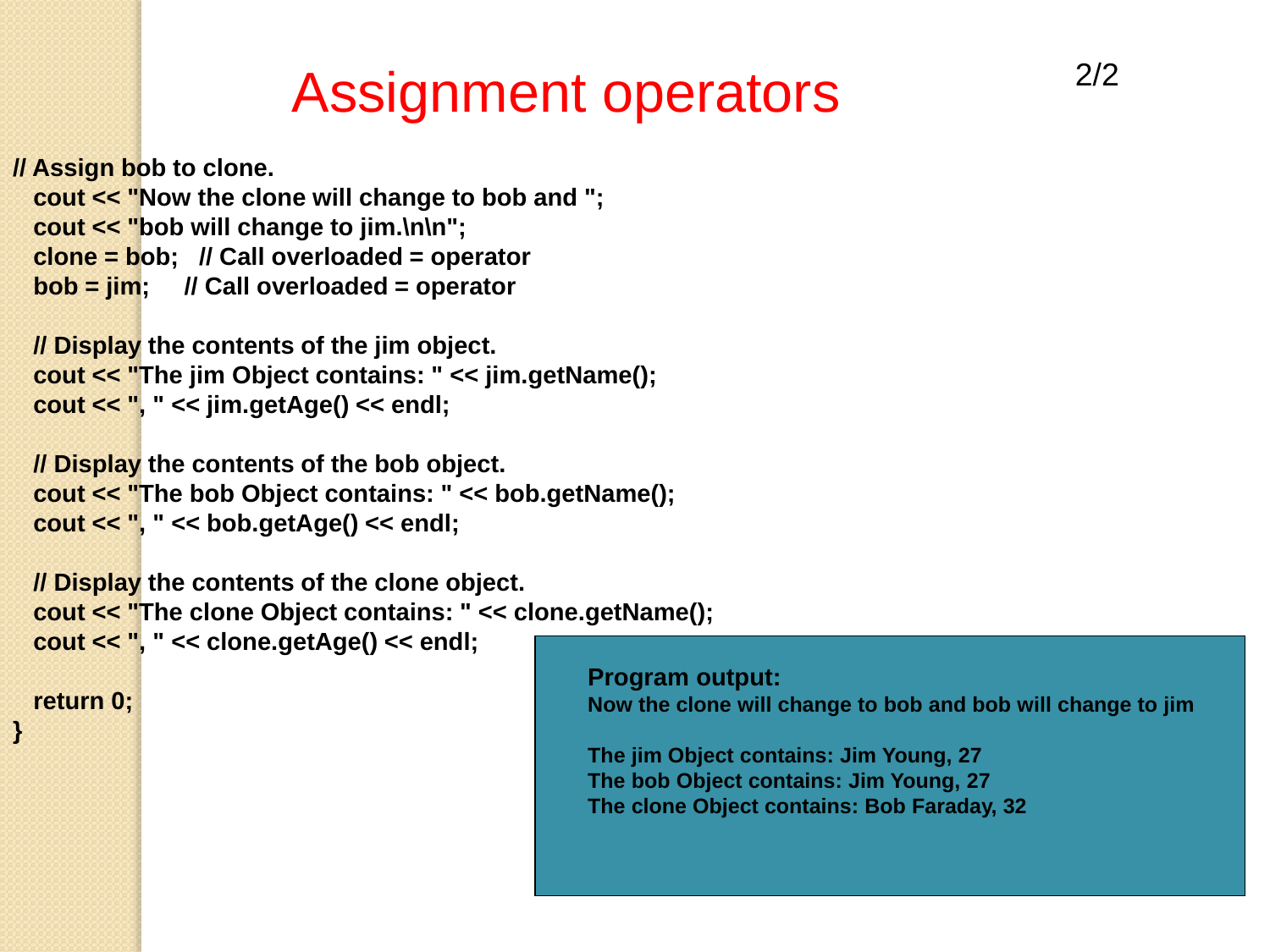

- reference parameters are disguised pointer parameters. Useful if:
	- the function will use parameter to change a variable in the calling program. So the reference will be non-const
	- we want to avoid copying a large object into function call stack. So the reference will be const

**{**

**}**

**void Show(const XY& xy) // global function with const reference parameter**

**printf("x=%f, y= %f\n", xy.GeX(), xy.GetY()); //cannot change values**

– we can call 'const' parameters from declared as 'const' member functions.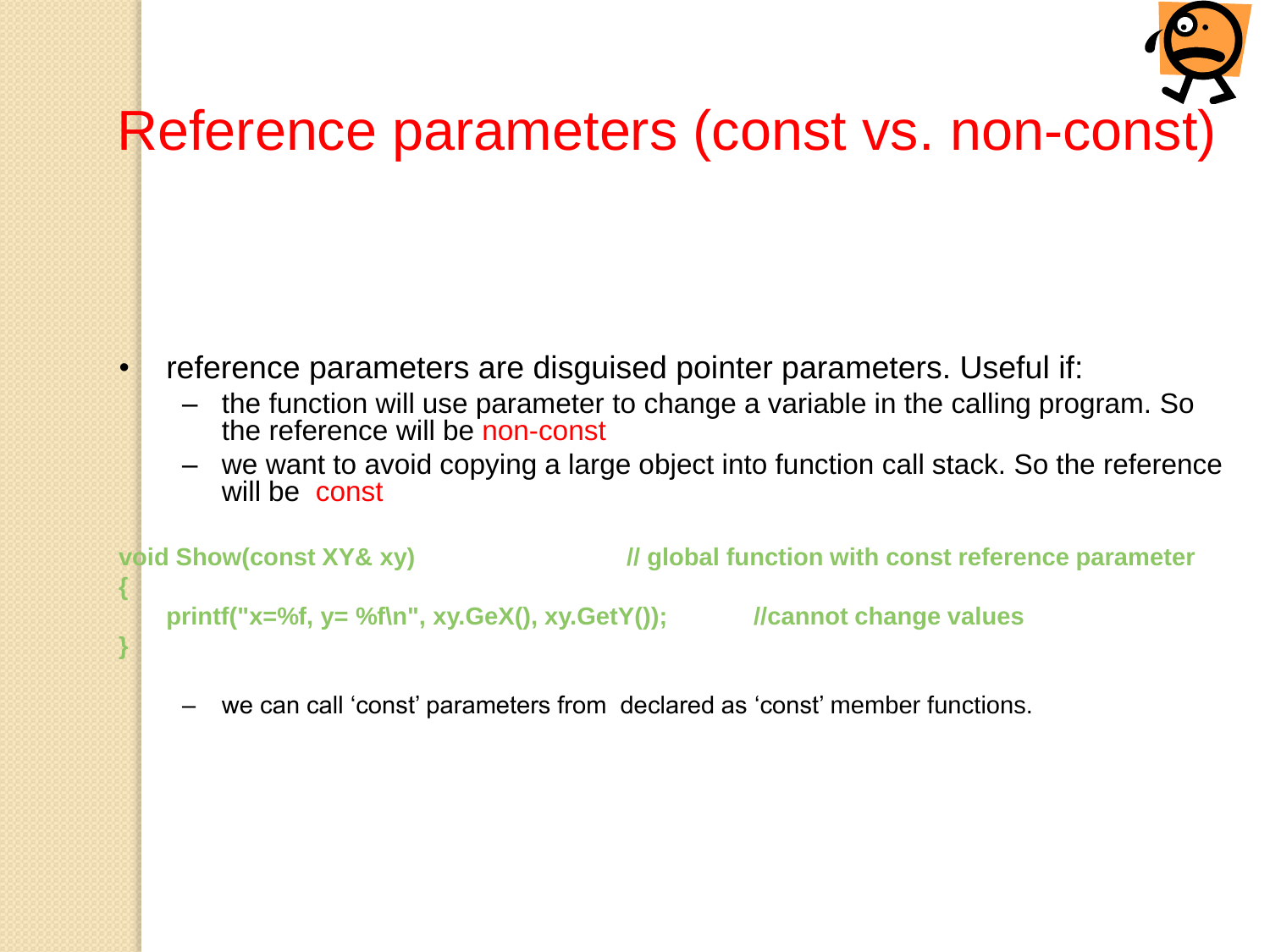# How  $C++$  references work  $_{1/8}$

We have the following application code to construct an object of type planet:

**XY current(1000.0, 2000.0); //constructs current XY coordinate XY prior(900.1, 1000.2); // construct prior XY coordinate Planet Earth(current, prior, 2.7E+8); // constructs planet object**

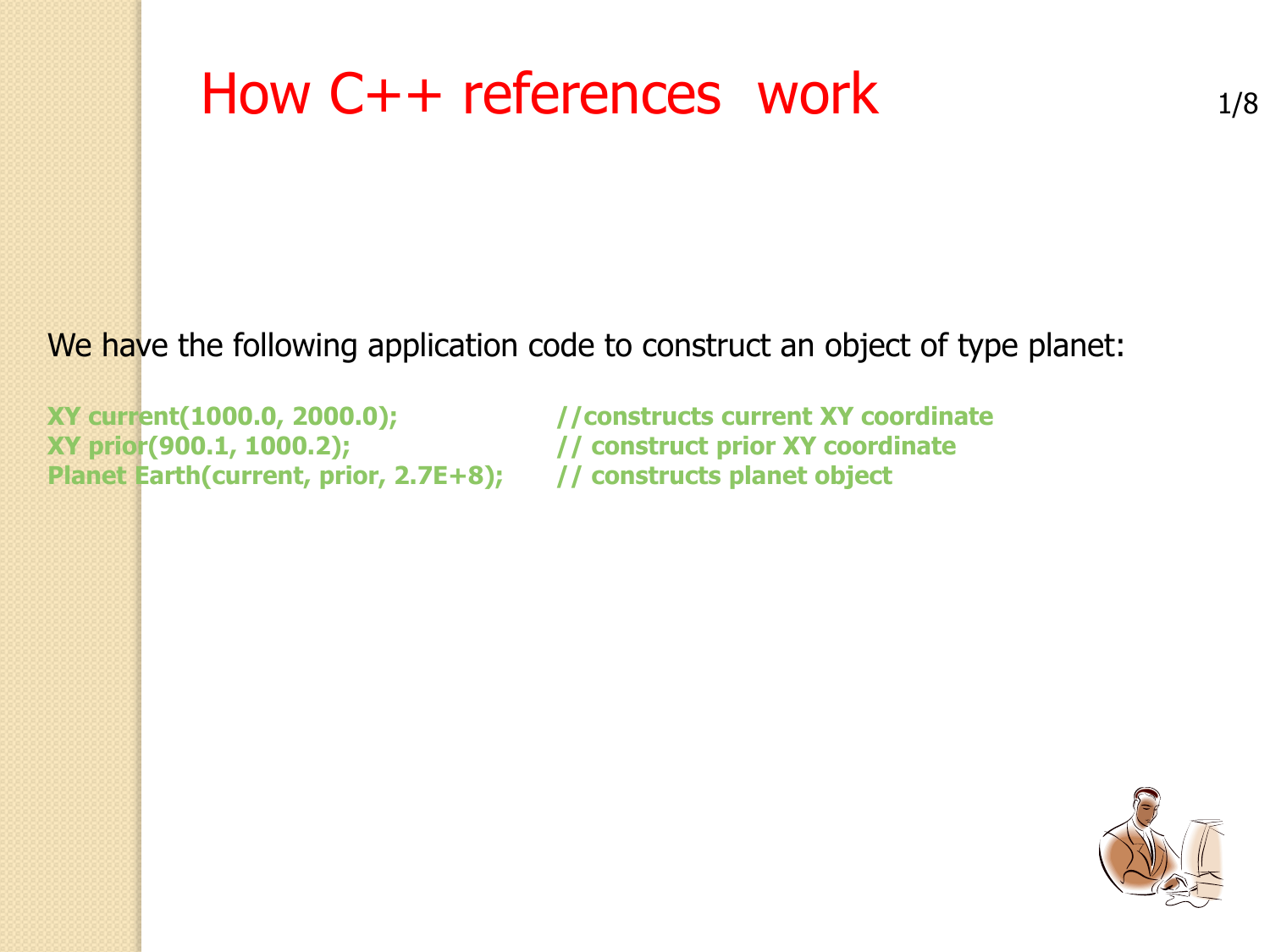```
How C++ references works 2/8
```
*};*

• *Remember, we had the following class declarations for the objects used: class XY{*

```
public:
    double x,y;
    XY() {x =0.0; y = 0.0;} //default
    XY(double a, double b;) {x = a; y = b;} //explicit constructor
    XY(const XY& xy) // copy constructor
            { x = xy.x;
            y = xy.y;
     }
    const XY& operator=(const XY& xy) //assignment operator
    { x = xy.x;
              y = xy.y;
              return *this;
    }
```
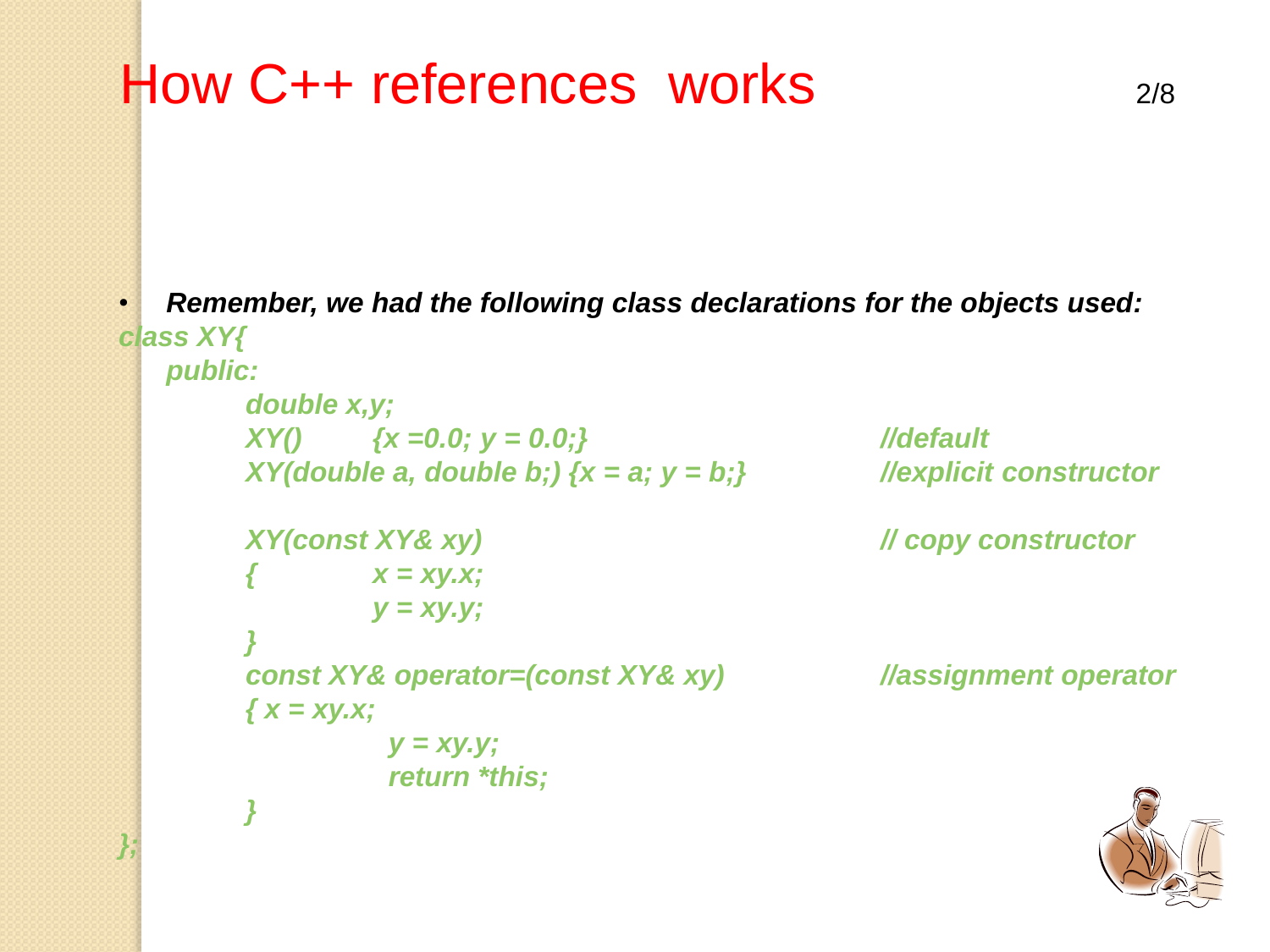# References at work 3/8

```
class Orbiter
{
   protected:
         XY m_current, m_prior, m_thrust;
         double m_mass;
   public:
         Orbiter(XY current, XY prior, double mass)
                  { m_current = current;
                  m_prior = prior; //remember: data initialization!
                  m_mass = mass; // we will change them later!
         }
         XY GetPosition() const;
         void Fly();
         virtual void Display() = 0;
};
```
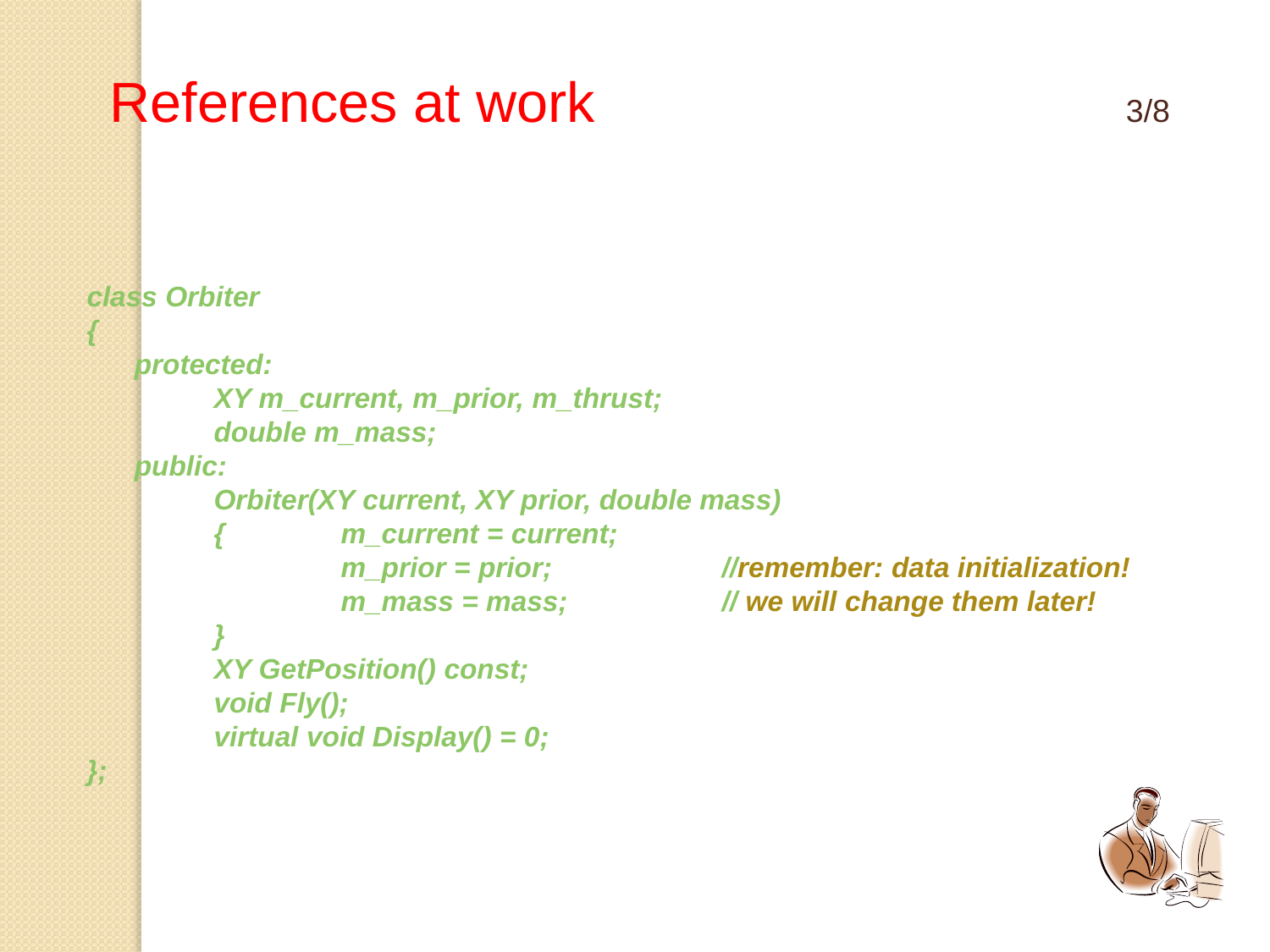# References at work 4/8

```
class Planet : public Orbiter
{
```
*public:*

*Planet (XY current, XY prior, double mass)* 

*:Orbiter(current,prior,mass){}*

```
void Display();
```
*};*

end of class declarations

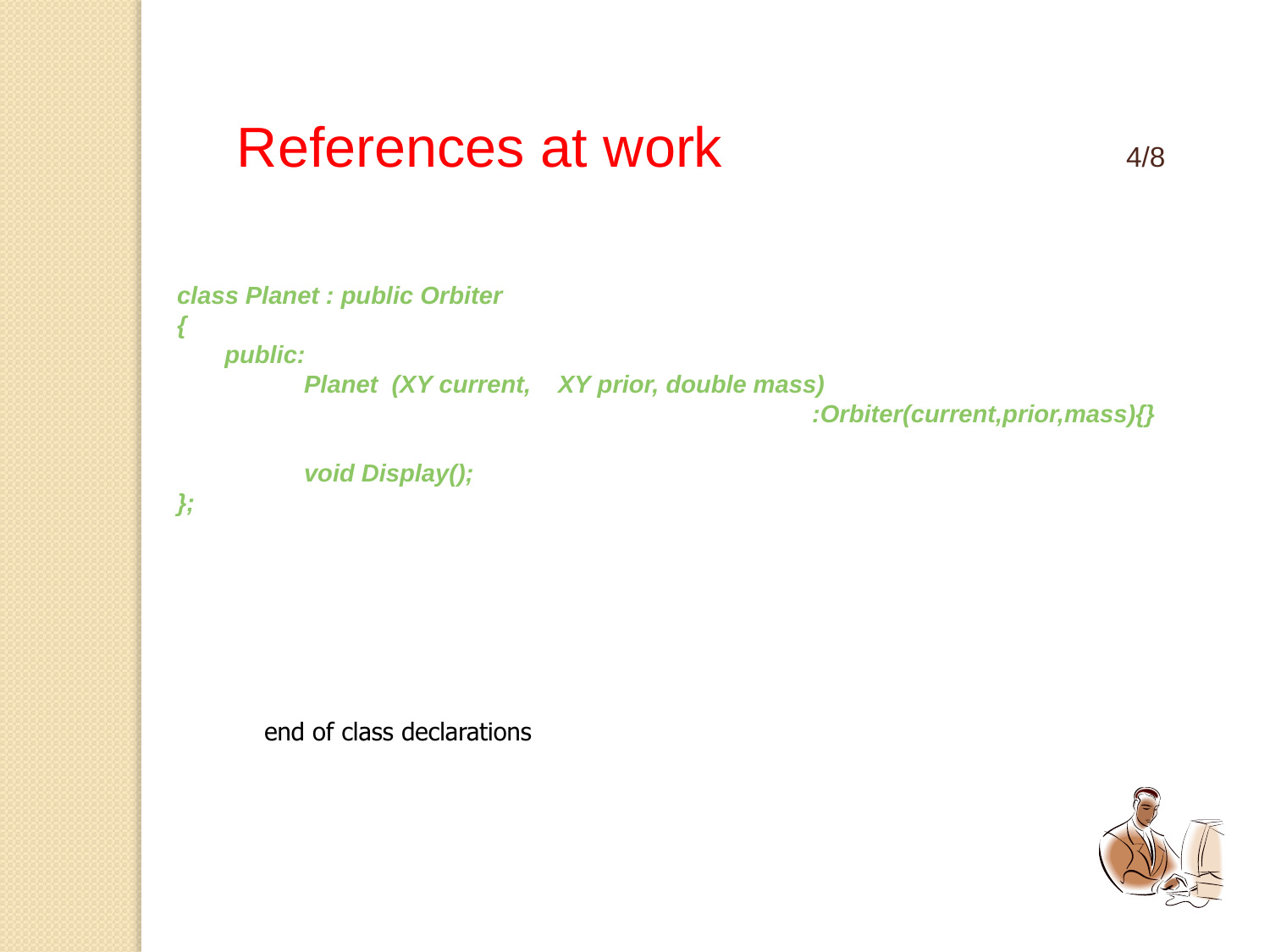# Reference parameters 5/8

**XY current(1000.0, 2000.0); XY prior(900.1, 1000.2); Planet earth(current, prior,2.7E+8);**

What happen in practice when constructing objects in a program?

- *With that declarations, the following sequence of XY method calls is necessary to make an object of type Planet (as in the application code we had):*
- *1. Explicit XY constructor creates 'current' & 'prior' objects in stack;*
- *2. The XY copy constructor copies the 'current' and 'prior' objects to the Planet constructor argument list.*
- *3. the XY copy constructor copies the 'current' and 'prior' objects from the Planet constructor's argument list to the Orbiter constructor's argument list (see previous slide);*
- *4. the default XY constructor creates Orbiter's 'm\_current' and 'm\_prior' members and initializes them to (0,0);*
- *5. the XY assignment operator copies the 'current' and 'prior' objects from Orbiter constructor's argument list to the corresponding data members*

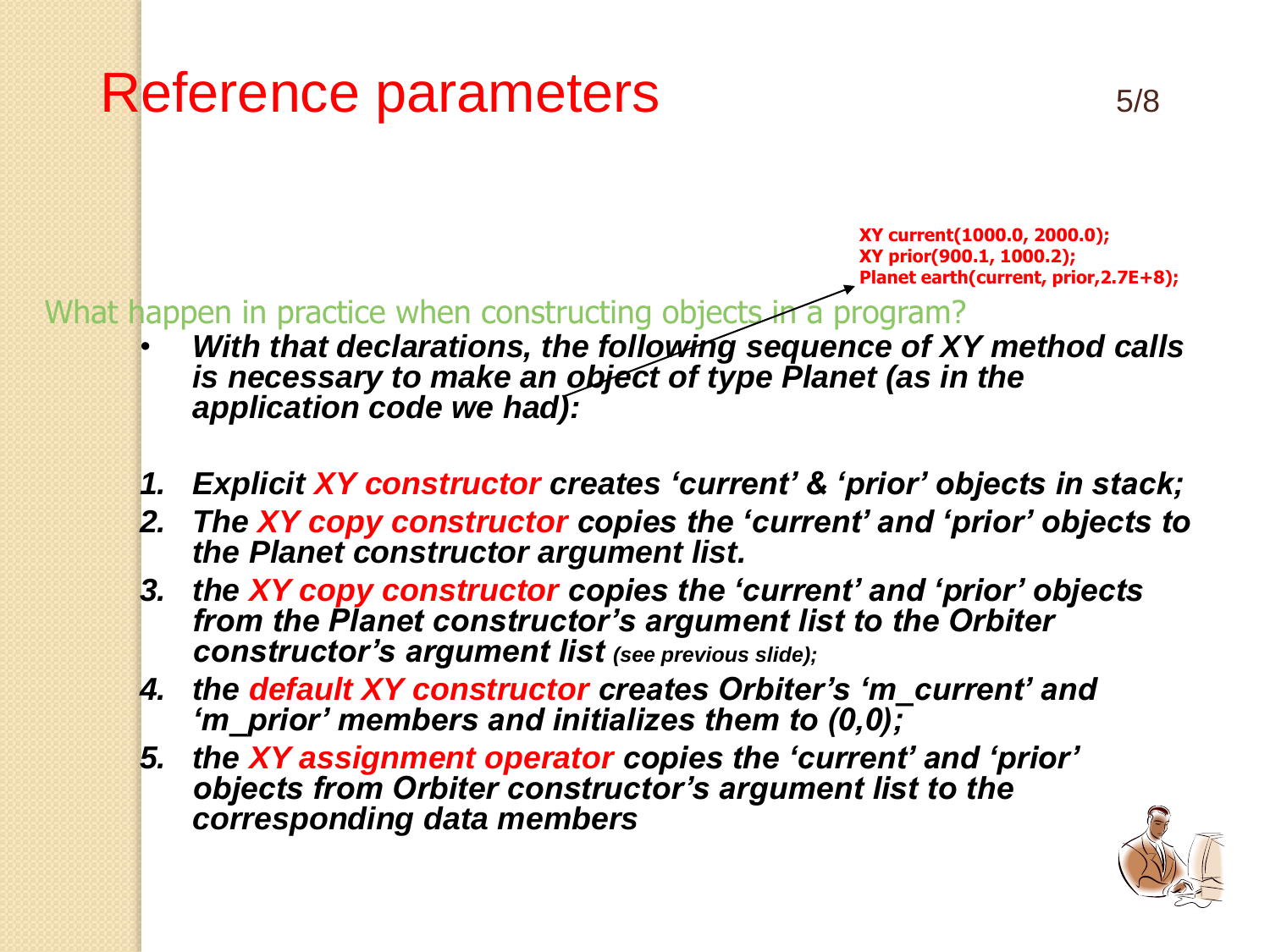# Reference parameters 6/8

• *Let's rearrange the Orbiter and Planet connected with constructors code to improve the performance :*

```
class Orbiter
{ protected:
        double mass;
        XY m_prior, m_current, m_thrust;
```

```
public:
     Orbiter (XY& current, XY& prior, double mass)
             : m_current(current),m_prior(prior),m_mass(mass){}
```

```
const XY& GetPosition() const;
void Fly();
virtual void Display() = 0;
```
*};*

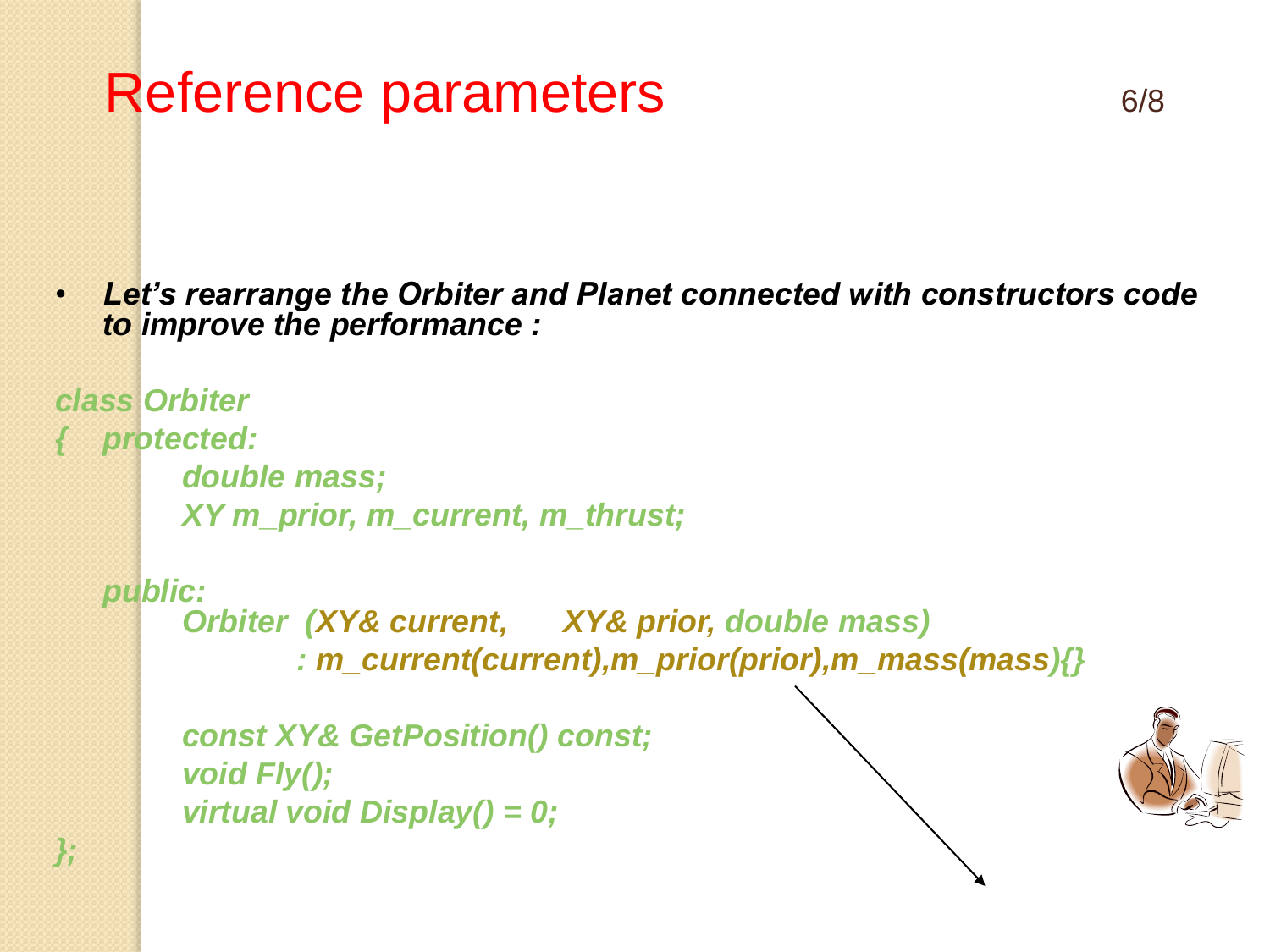

### Remarks& improvements :

- now Orbiter and Planet constructors use XY references.
- Orbiter constructor is different : the initialization of data members differs.
- $\cdot$  C++ allows syntax like m\_mass(mass) even for built-in types
- now, instead of two calls to XY default constructor and two calls to the assignment operators (as in previous slide) the compiler generates 2 calls to XY copy constructor only (before m\_mass(mass))
- all the statements after " including calls to the base class and constructors are executed before constructor body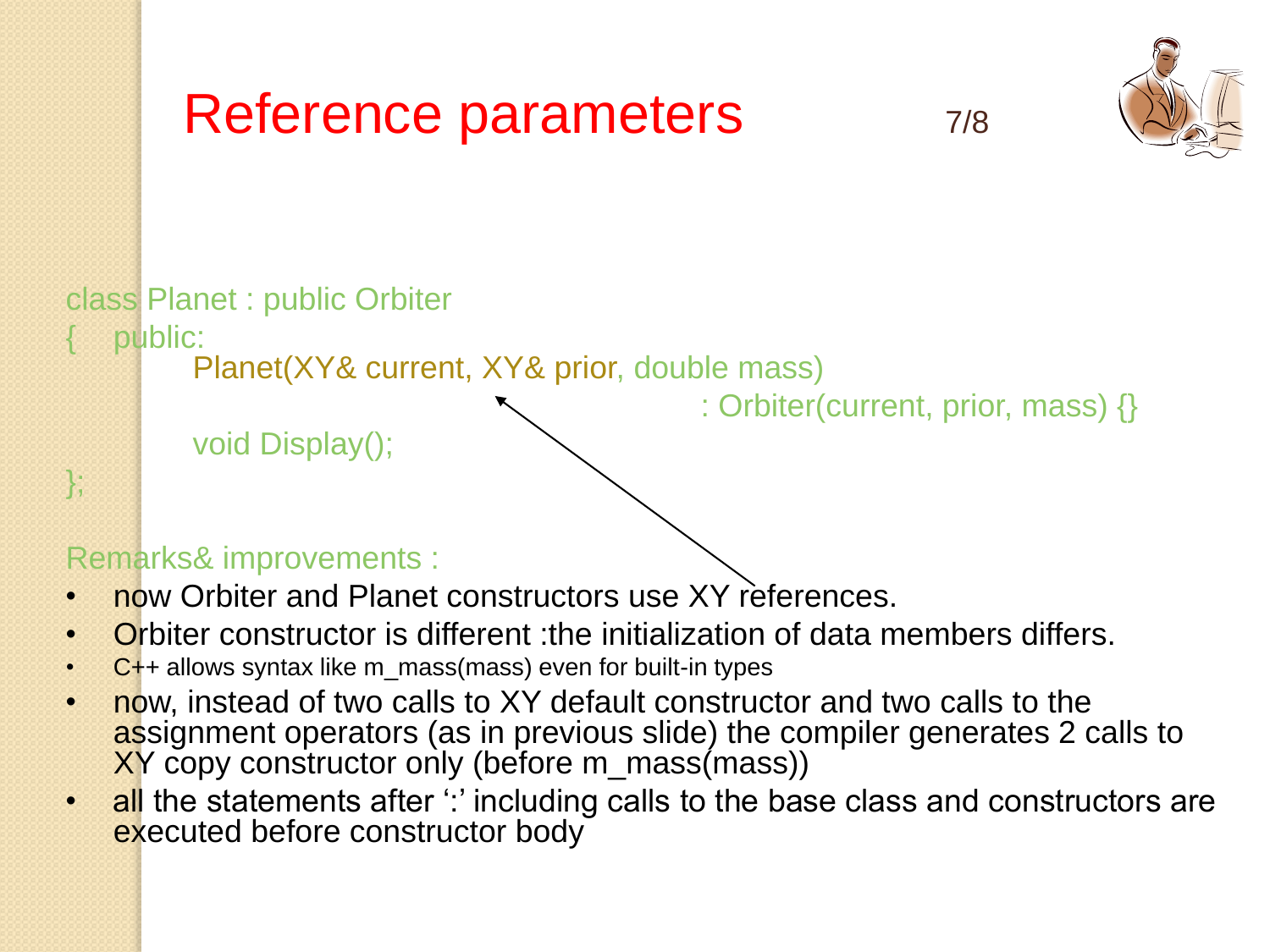# Reference parameters 8/8





• *For variety's sake – another syntax for creating Earth object:*

#### *Planet earth( XY(222.0, 111.0), XY( 333.0, 444.0), 2.0e+5); What happens?*

- *1. So, temporary 'current' and 'prior' objects are constructed in argument list with XY explicit constructor*
- *2. The m\_current and m\_prior objects (parameters) are constructed/initialized with XY copy constructor, from the objects from step 1.Those objects were passed to the Orbiter constructor as references, thereby avoiding extra copy operations*

# *Returning references*

- *A function can return a reference (equivalent to returning a pointer) const double& XY::GetConstX() const {return x};*
- *So declared , the function returns a const reference to XY object and may be used on the right side of an assignment only. That is:*

*my.GetConstX() = 1.0; // is wrong!!!*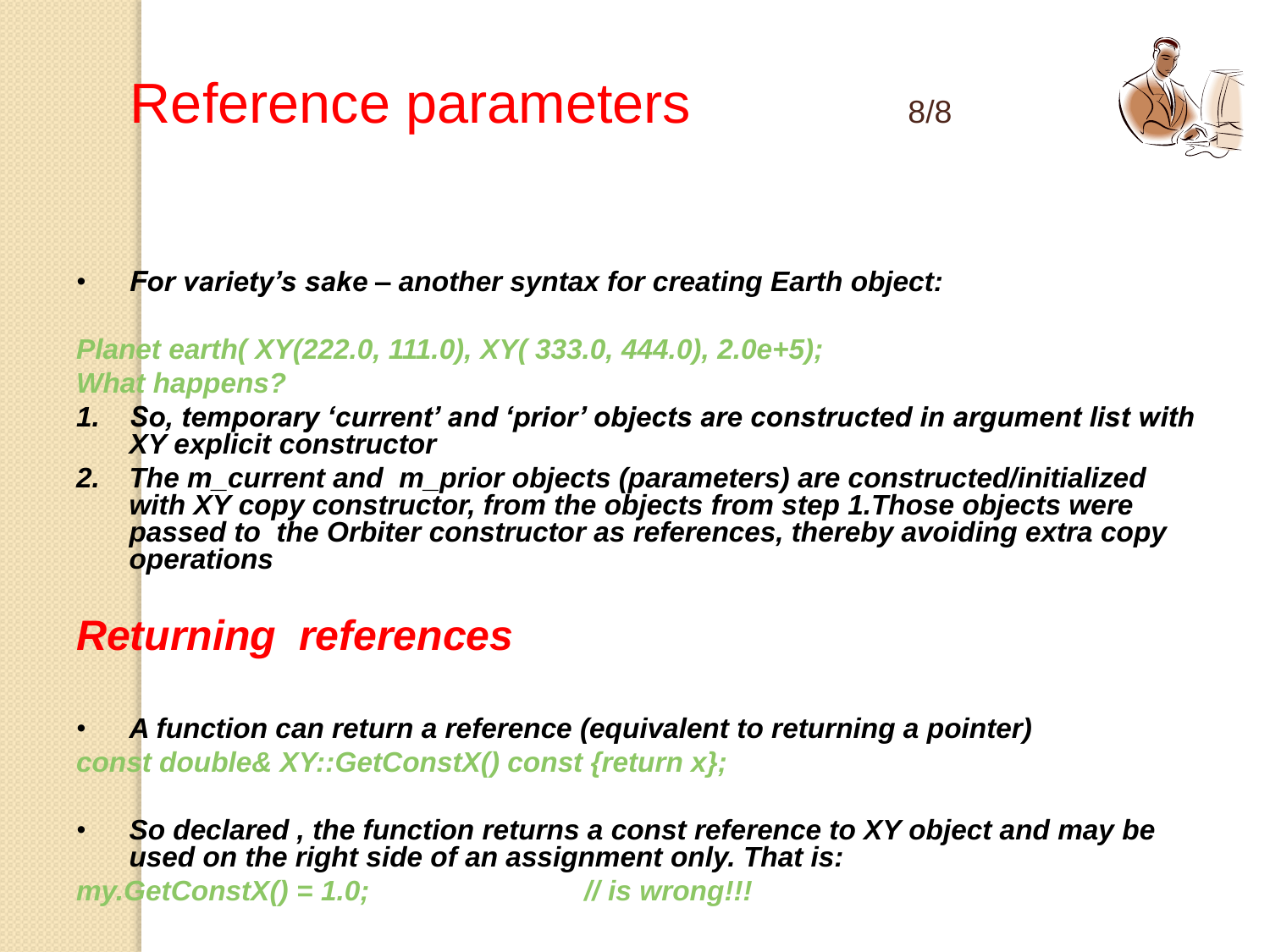

```
• mistake in С is the following:
int *GetInt()
```
*{*

*}*

*{*

*}*

```
int result = (int) (rand() / 1000);
return &result; // don't do this!!
```
• *the function returns a pointer to stack that will be used elsewhere after the function returns (the member variable is missing now) !!!*

• *the equivalent С++ mistake: int& GetInt()*

```
int result = (int)(rand() / 1000);
return result;
```
*//the compiler is still returning a pointer to a temporary variable*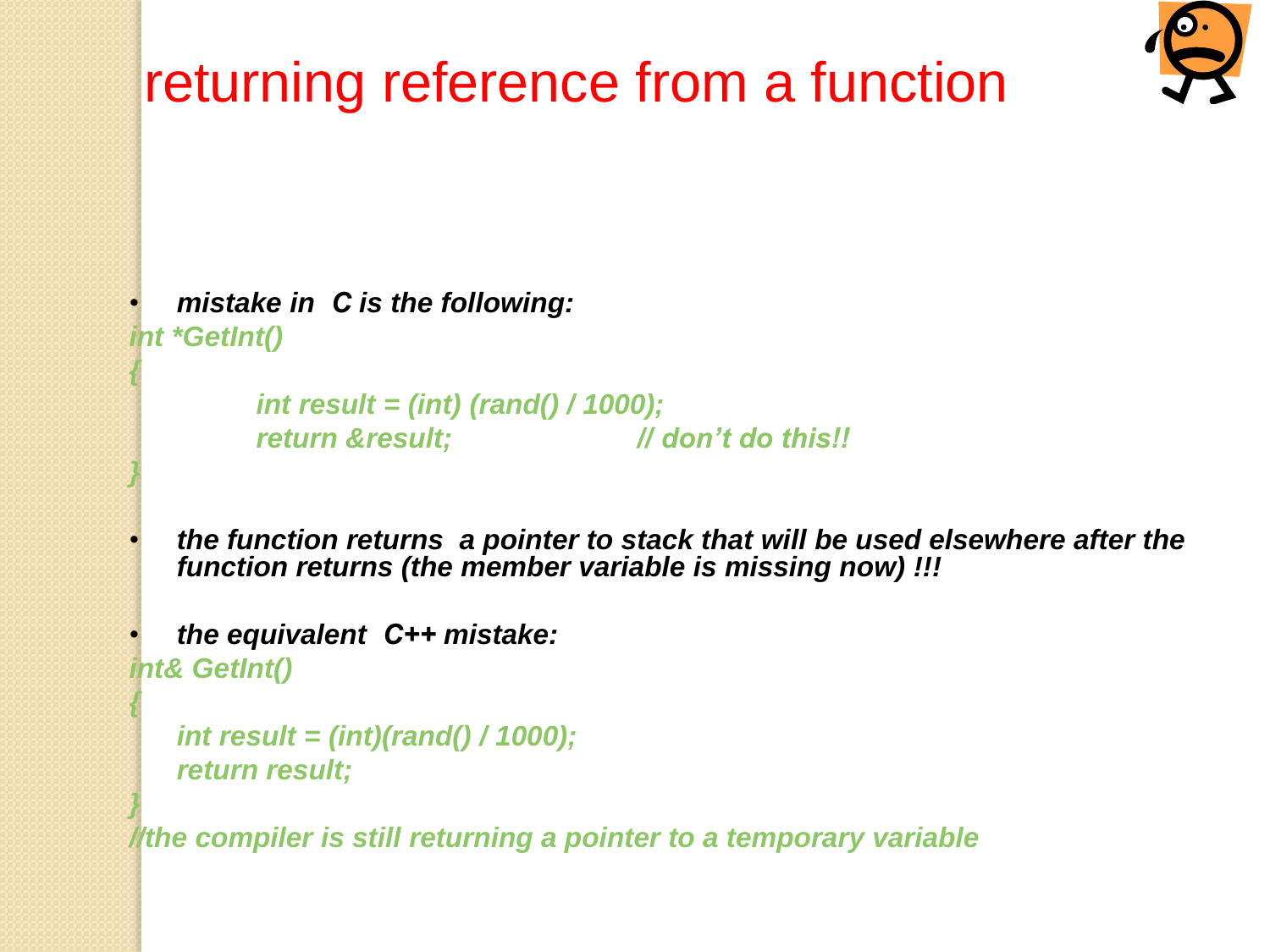

# Constructing embedded objects



- *1. the compiler has the object declaration. So he knows the total memory needed for Spaceship object and allocates that memory*
- *2. all embedded objects (m\_current, m\_prior, m\_thrust) are constructed*
- *3. the Orbiter constructor is called*
- *4. the m\_orrientation embeded object is constucted*
- *5. the Spaceship constructor function is called*

#### *It's the correct list for construction*

• *The class design and the syntax of Spaceship constructor determine exactly which constructors( default, explicit or copy) are called*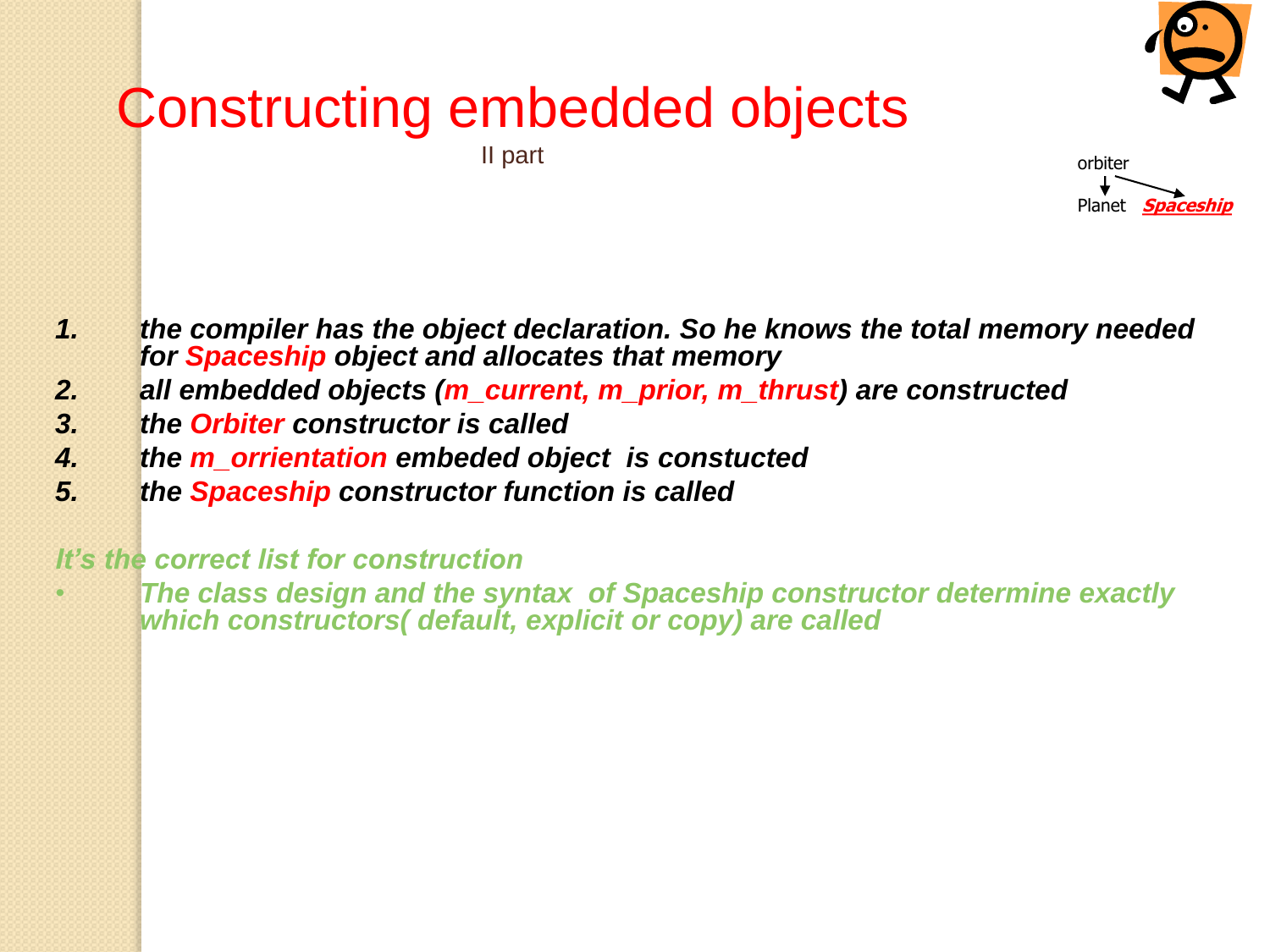**// This program demonstrates the order in which base and // derived class constructors and destructors are called. #include <iostream> using namespace std;**

```
// BaseClass declaration *
class BaseClass
{
public:
  BaseClass() // Constructor
    { cout << "This is the BaseClass constructor.\n"; }
  ~BaseClass() // Destructor
    { cout << "This is the BaseClass destructor.\n"; }
};
// DerivedClass declaration *
class DerivedClass : public BaseClass
{
public:
  DerivedClass() // Constructor
    { cout << "This is the DerivedClass constructor.\n"; }
  ~DerivedClass() // Destructor
    { cout << "This is the DerivedClass destructor.\n"; }
```
**};**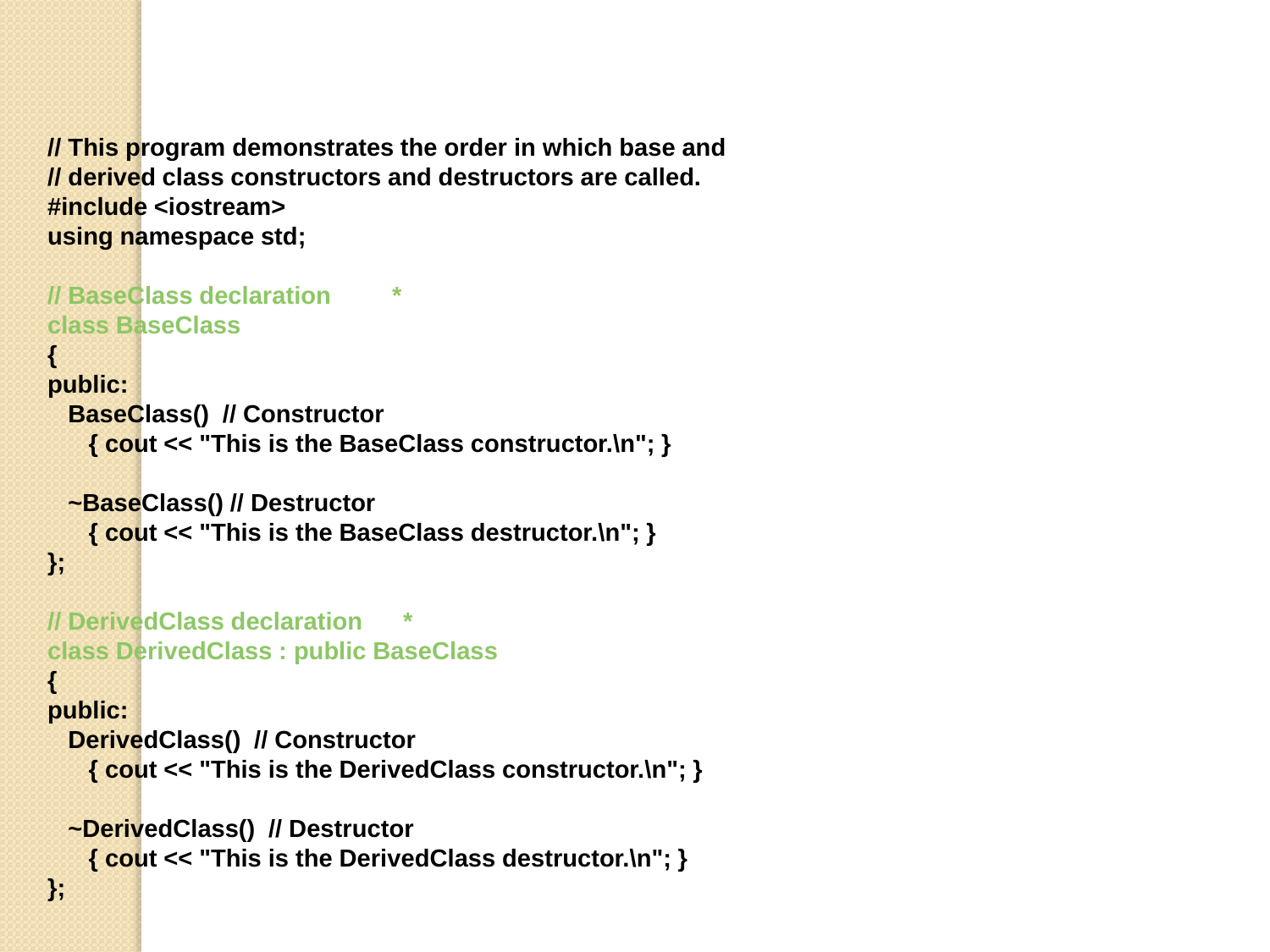```
//********************************
// main function *
//********************************
int main()
{
  cout << "We will now define a DerivedClass object.\n";
   DerivedClass object;
  cout << "The program is now going to end.\n";
  return 0;
```
#### **Program output:**

*}*

#### *We will now define a DerivedClass object*

**This is the BaseClass constructor This is the DerivedClass constructor** *The program is now going to end* **This is the DerivedClass destructor This is the BaseClass destructor**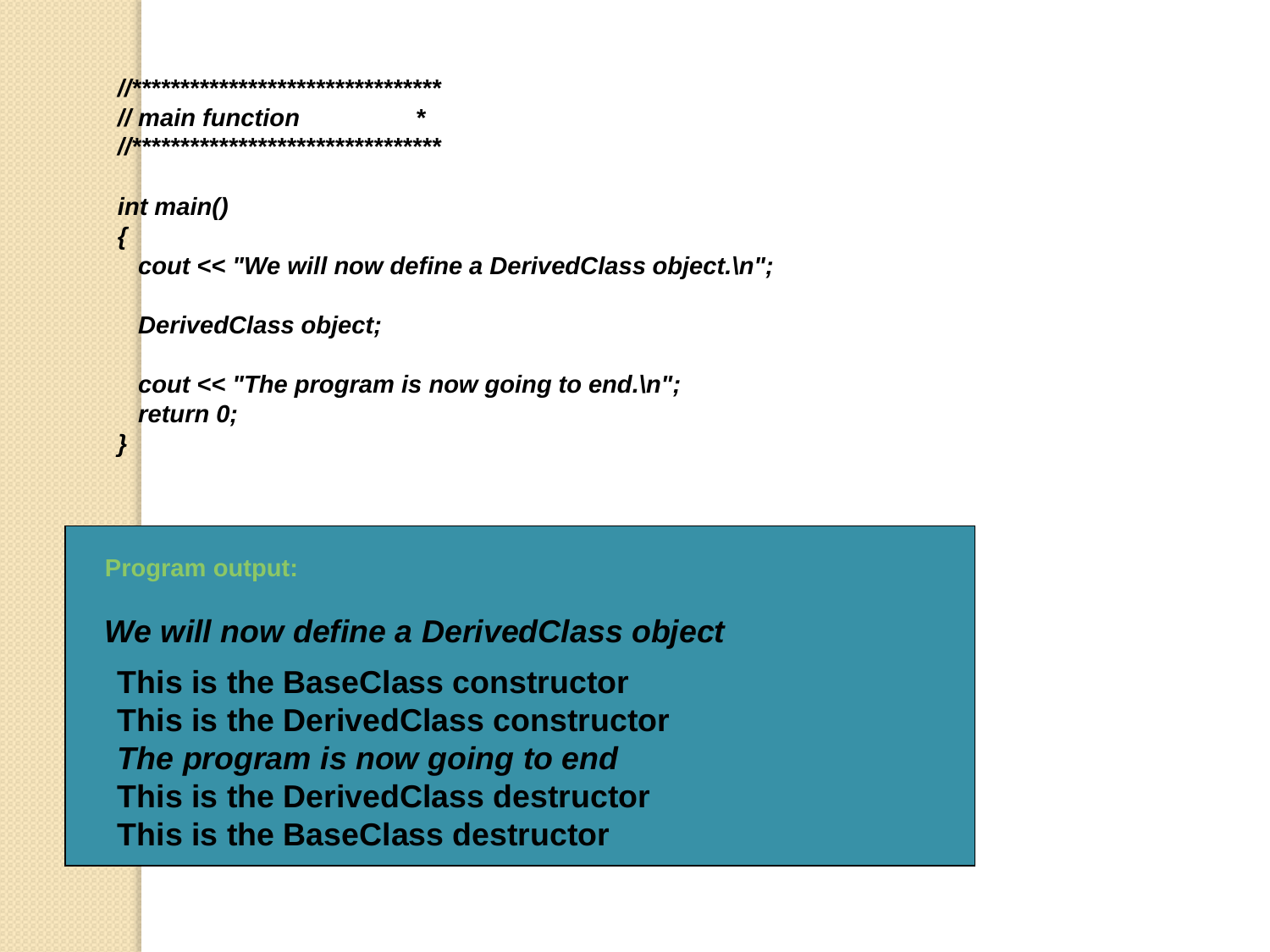

# Destructing embedded objects II part

### **let Spaceship is to be destroyed:**

he is a derived from Orbiter class and has embedded objects (like XY) defined both in base class and in derived class. So:

- 1. spaceship destructor is called
- 2. m\_orientation embedded object is destroyed
- 3. Orbiter destructor is called
- 4. m\_current, m\_prior and mass embedded objects are destroyed
- 5. the memory for Spaceship is freed



#### **class SpaceShip : public Orbiter**

**{private: double m\_fuel; XY m\_orientation; public: SpaceShip( XY current, XY prior, XY thrust, double mass, double fuel, XY orientation) : Orbiter(current, prior, mass)**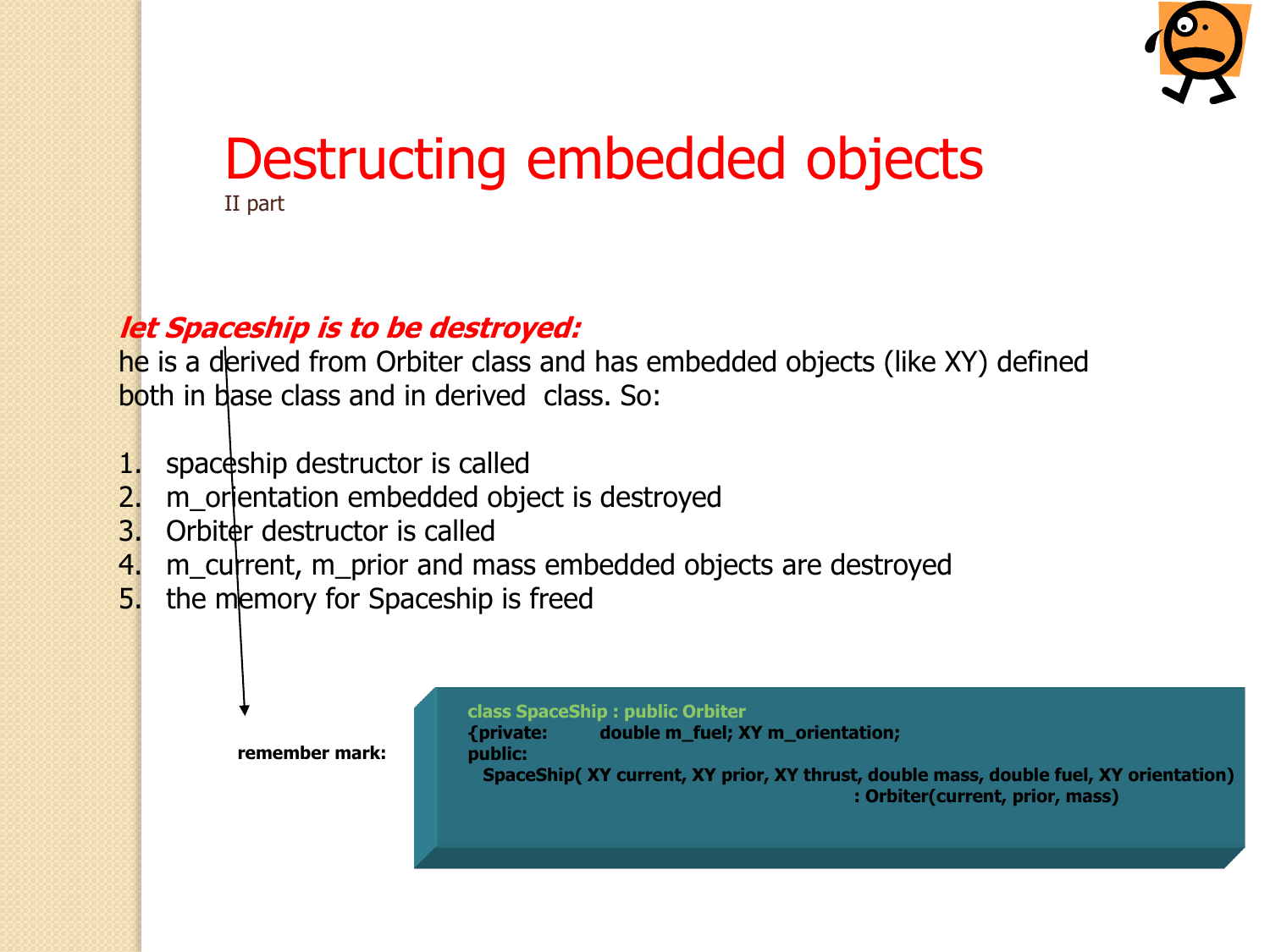# **more about destruction**

•**destructors are not inherited. The compiler generates a default destructor for each class if you do not explicitly write one. That derived class destructor always calls its base class destructor. If a code is missing for derived class destructor, only destruction of base class members will complete.** 

**The destruction of derived class will be incomplete in this way.**

•**If in the base class the destructor is declared as virtual:**

**virtual ~Orbiter() {} the compiler generated default for destructor for the child class SpaceShip in the example, will first destroy all elements owned by SpaceShip and then calls the Orbiter destructor**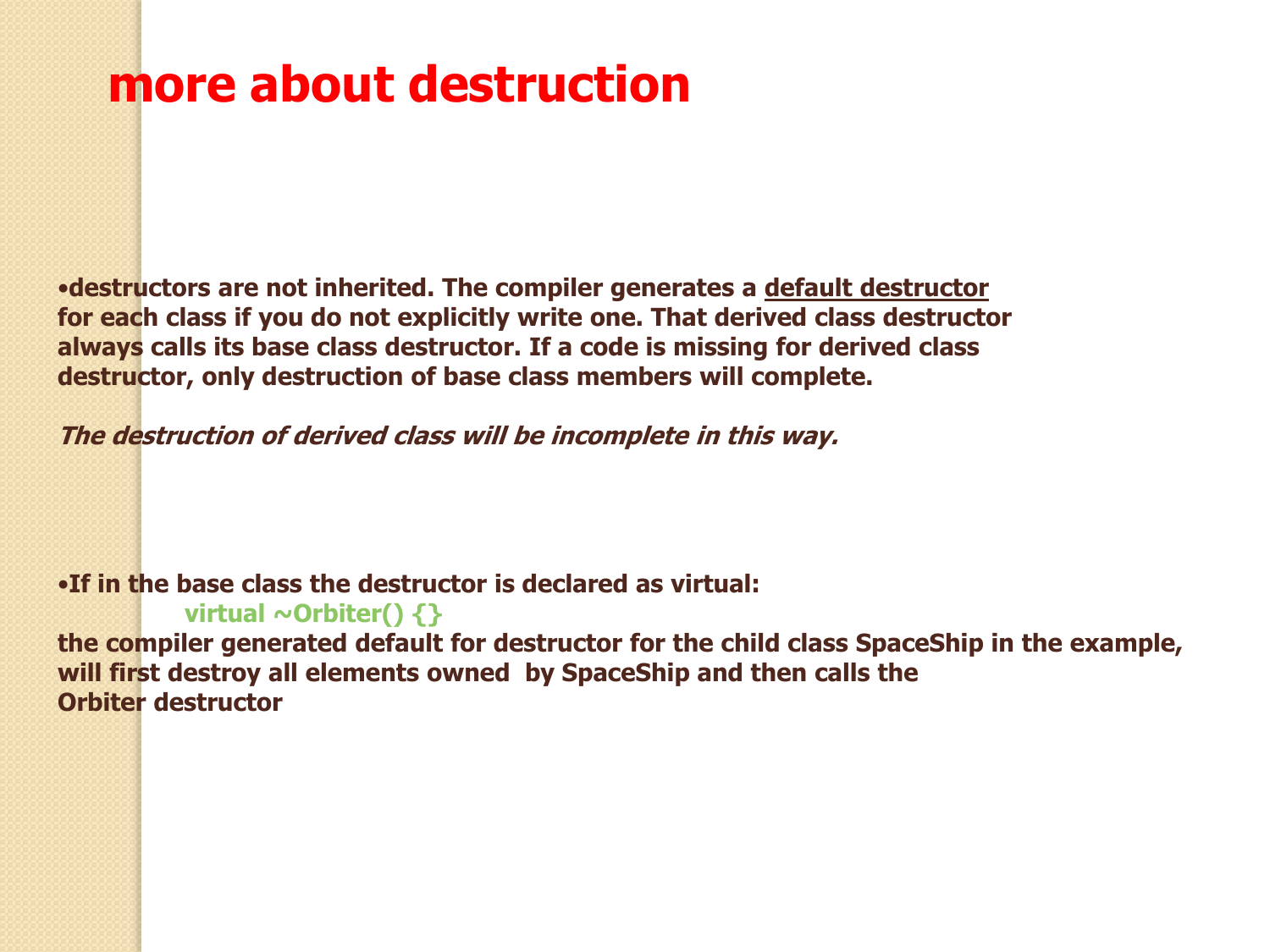**Example:** *let's try without virtual destructors***:**

```
#include <iostream>
using namespace std;
// Animal is a base class.
class Animal
{
public:
  // Constructor
  Animal()
    { cout << "Animal constructor executing.\n"; }
  // Destructor
   ~Animal()
    { cout << "Animal destructor executing.\n"; }
};
// The Dog class is derived from Animal
class Dog : public Animal
{
public:
  // Constructor
   Dog() : Animal()
    { cout << "Dog constructor executing.\n"; }
  // Destructor
   ~Dog()
    { cout << "Dog destructor executing.\n"; }
};
```
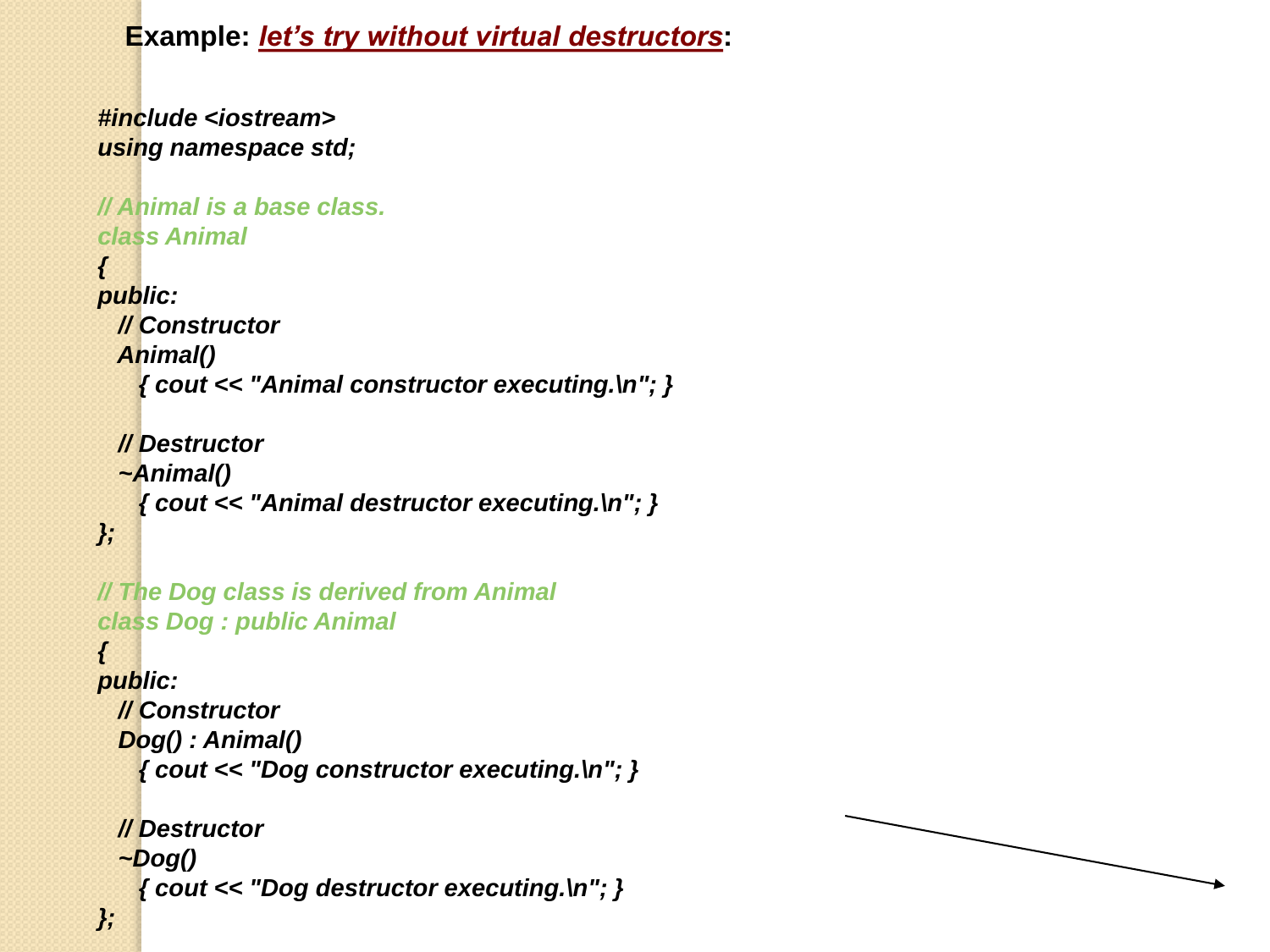*//\*\*\*\*\*\*\*\*\*\*\*\*\*\*\*\*\*\*\*\*\*\*\*\*\*\*\*\*\*\*\*\*\*\*\*\*\*\*\*\*\*\*\*\*\*\*\*\*\* // main function \* //\*\*\*\*\*\*\*\*\*\*\*\*\*\*\*\*\*\*\*\*\*\*\*\*\*\*\*\*\*\*\*\*\*\*\*\*\*\*\*\*\*\*\*\*\*\*\*\*\**

*int main()*

*{*

*}*

 *// Create a Dog object, referenced by an // Animal pointer. Animal \*myAnimal = new Dog;*

 *// Delete the dog object. delete myAnimal; return 0;*

*Program output:*

*Animal constructor executing Dog constructor executing Animal destructor executing*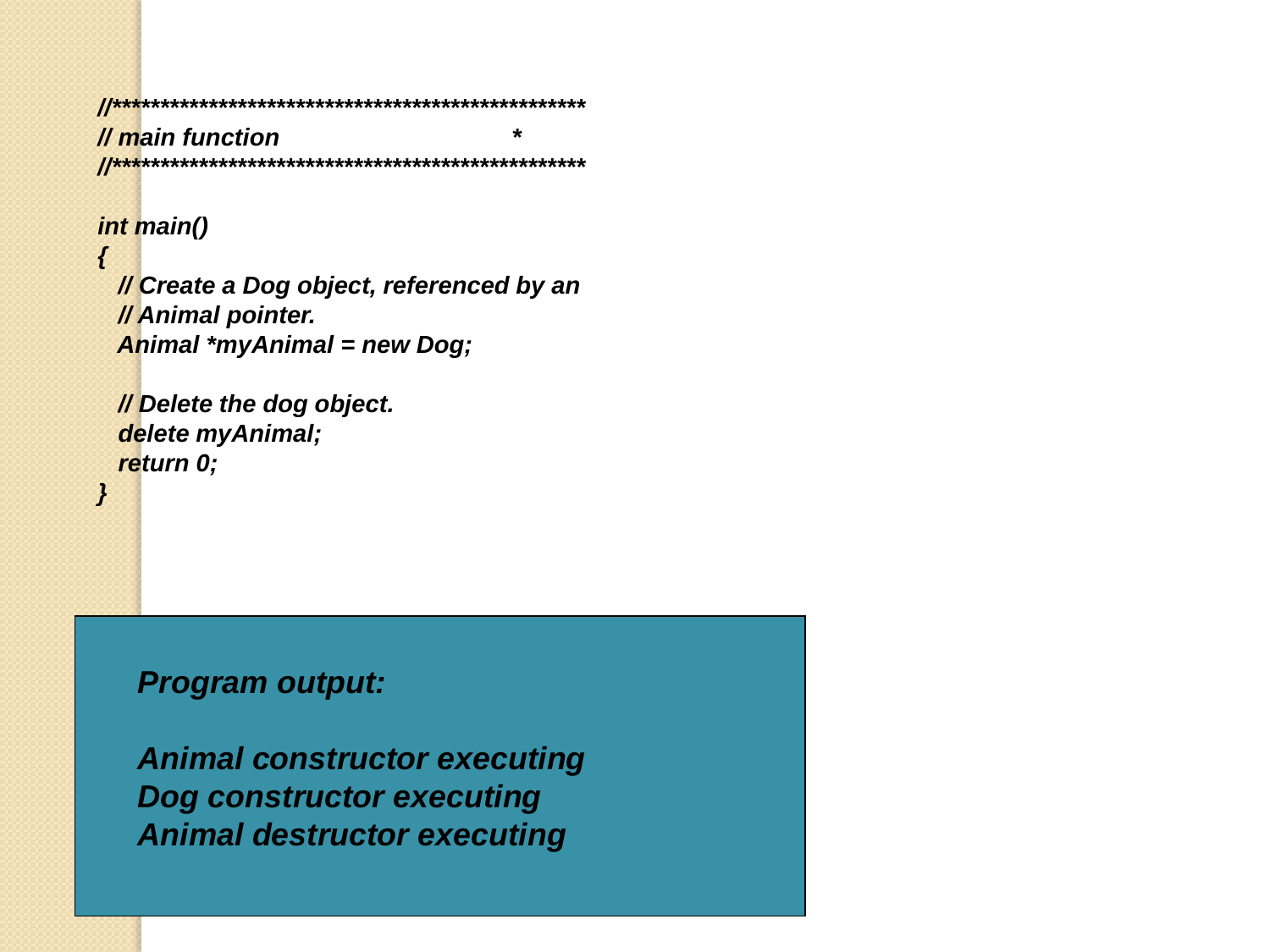To fix the previous problem: *let's try with virtual destructors***:**

```
#include <iostream>
using namespace std;
// Animal is a base class.
class Animal
{
public:
  // Constructor
  Animal()
    { cout << "Animal constructor executing.\n"; }
  // Destructor
   virtual ~Animal()
    { cout << "Animal destructor executing.\n"; }
};
// The Dog class is derived from Animal
class Dog : public Animal
{
public:
  // Constructor
   Dog() : Animal()
    { cout << "Dog constructor executing.\n"; }
  // Destructor
   ~Dog()
    { cout << "Dog destructor executing.\n"; }
};
```
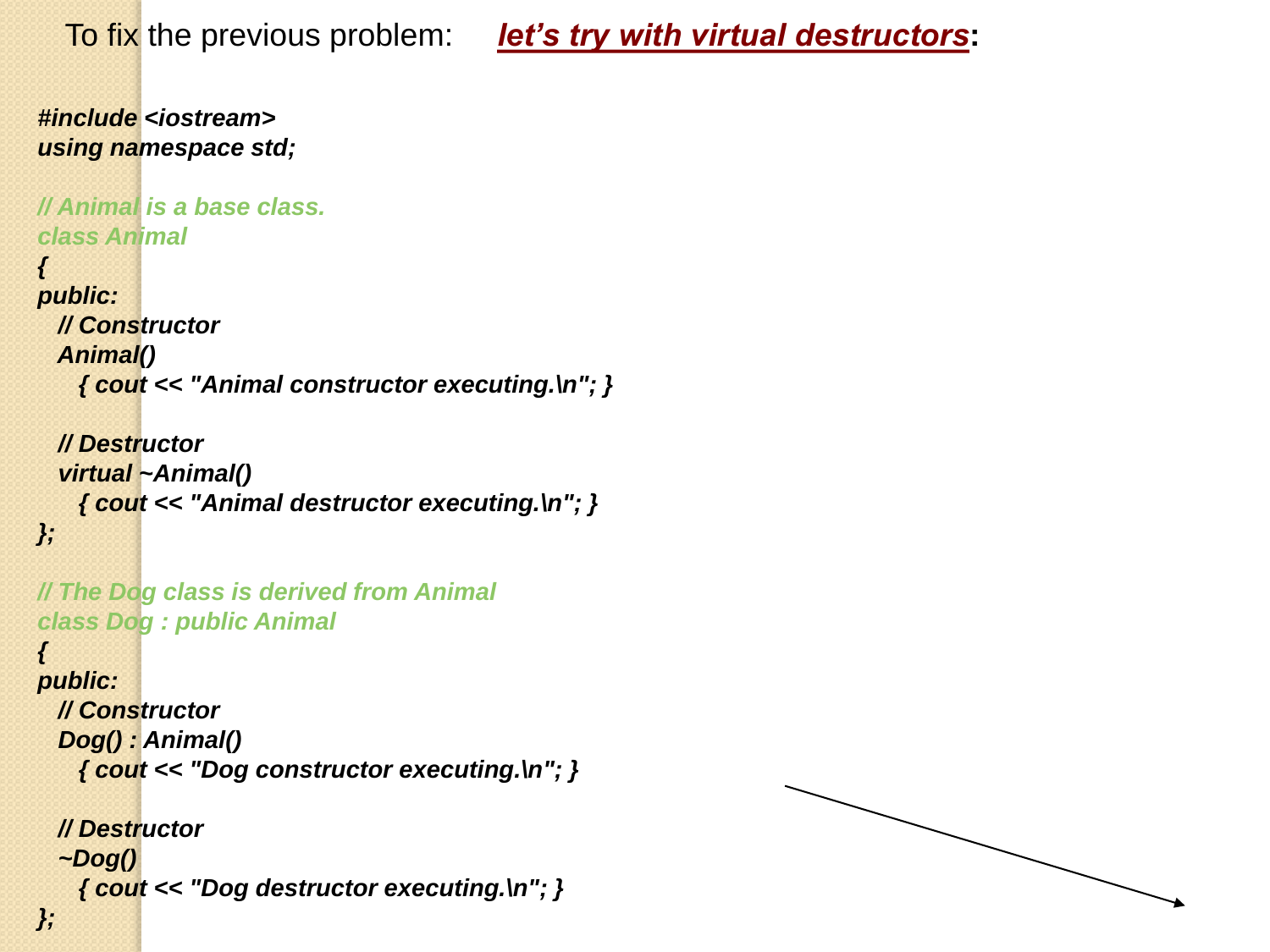*//\*\*\*\*\*\*\*\*\*\*\*\*\*\*\*\*\*\*\*\*\*\*\*\*\*\*\*\*\*\*\*\*\*\*\*\*\*\*\*\*\*\*\*\*\*\*\*\*\* // main function \* //\*\*\*\*\*\*\*\*\*\*\*\*\*\*\*\*\*\*\*\*\*\*\*\*\*\*\*\*\*\*\*\*\*\*\*\*\*\*\*\*\*\*\*\*\*\*\*\*\**

#### *int main()*

*{*

*}*

 *// Create a Dog object, referenced by an // Animal pointer. Animal \*myAnimal = new Dog;*

 *// Delete the dog object. delete myAnimal; return 0;*

Program output:

*Animal constructor executing Dog constructor executing Dog destructor executing Animal destructor executing*